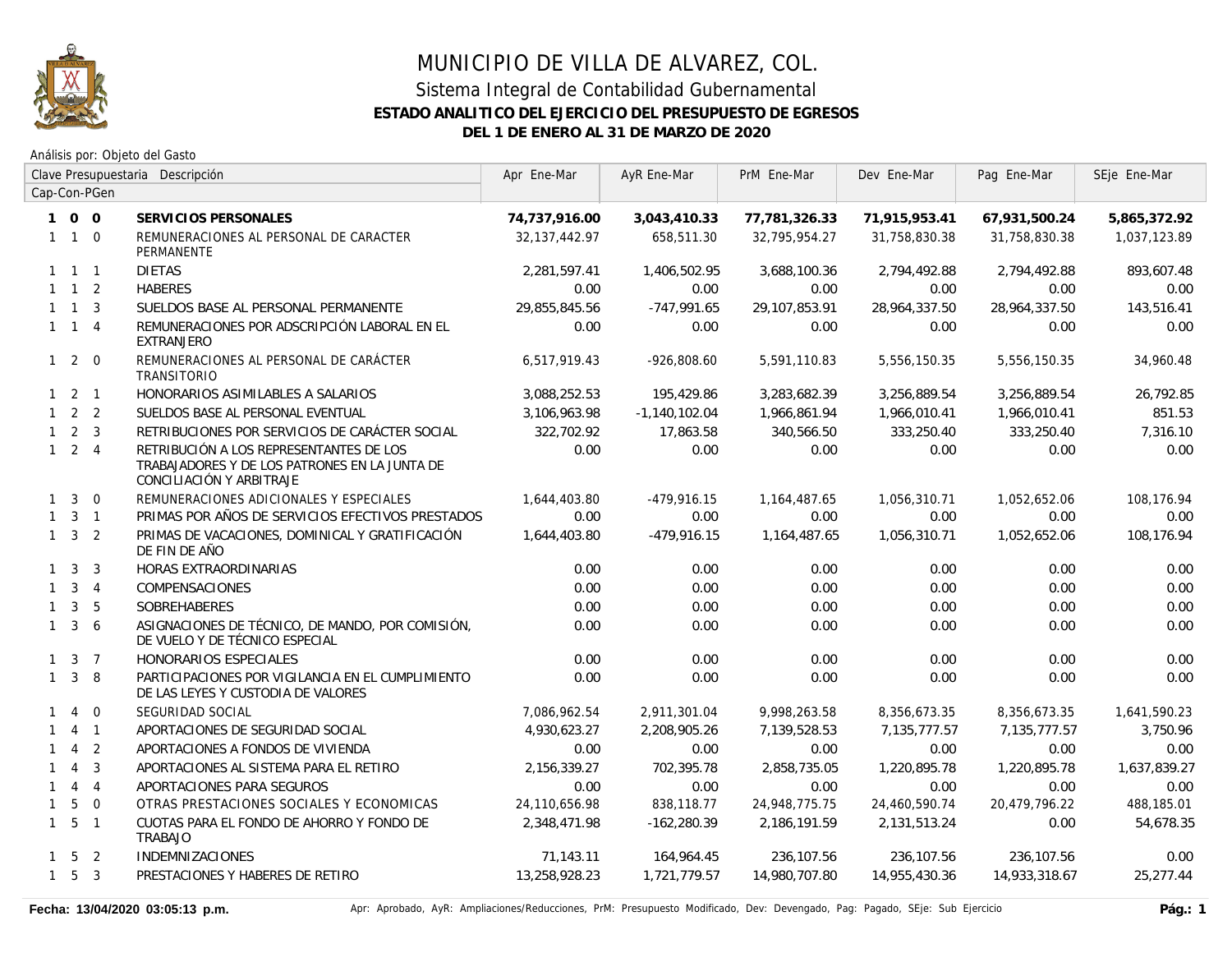

|                | Clave Presupuestaria Descripción |              |                                                                                              | Apr Ene-Mar  | AyR Ene-Mar   | PrM Ene-Mar  | Dev Ene-Mar  | Pag Ene-Mar  | SEje Ene-Mar |
|----------------|----------------------------------|--------------|----------------------------------------------------------------------------------------------|--------------|---------------|--------------|--------------|--------------|--------------|
|                |                                  | Cap-Con-PGen |                                                                                              |              |               |              |              |              |              |
|                | $1 \quad 5 \quad 4$              |              | PRESTACIONES CONTRACTUALES                                                                   | 8,387,802.94 | $-879,097.34$ | 7,508,705.60 | 7,100,476.38 | 5,273,306.79 | 408,229.22   |
|                | $1\quad 5\quad 5$                |              | APOYOS A LA CAPACITACIÓN DE LOS SERVIDORES<br>PÚBLICOS                                       | 0.00         | 0.00          | 0.00         | 0.00         | 0.00         | 0.00         |
|                | 5                                | 9            | OTRAS PRESTACIONES SOCIALES Y ECONÓMICAS                                                     | 44,310.72    | $-7,247.52$   | 37,063.20    | 37,063.20    | 37,063.20    | 0.00         |
| $\mathbf{1}$   |                                  | 6 0          | <b>PREVISIONES</b>                                                                           | 2,506,582.11 | 0.00          | 2,506,582.11 | 0.00         | 0.00         | 2,506,582.11 |
|                | $1\quad 6\quad 1$                |              | PREVISIONES DE CARÁCTER LABORAL, ECONÓMICA Y DE<br>SEGURIDAD SOCIAL                          | 2,506,582.11 | 0.00          | 2,506,582.11 | 0.00         | 0.00         | 2,506,582.11 |
|                | $1 \quad 7 \quad 0$              |              | PAGO DE ESTIMULOS A SERVIDORES PUBLICOS                                                      | 733,948.17   | 42,203.97     | 776,152.14   | 727,397.88   | 727,397.88   | 48,754.26    |
|                | $1 \quad 7 \quad 1$              |              | ESTÍMULOS                                                                                    | 733,948.17   | 42,203.97     | 776,152.14   | 727.397.88   | 727.397.88   | 48.754.26    |
|                | $1 \quad 7 \quad 2$              |              | <b>RECOMPENSAS</b>                                                                           | 0.00         | 0.00          | 0.00         | 0.00         | 0.00         | 0.00         |
| $\overline{2}$ |                                  | $0\quad 0$   | MATERIALES Y SUMINISTROS                                                                     | 3,021,803.40 | 232,508.32    | 3,254,311.72 | 2,764,913.82 | 1,995,648.49 | 489,397.90   |
|                | $2 \quad 1 \quad 0$              |              | MATERIALES DE ADMINISTRACION, EMISION DE<br>DOCUMENTOS Y ARTICULOS OFICIALES                 | 167,665.98   | 37,062.03     | 204,728.01   | 119,739.52   | 35,603.67    | 84,988.49    |
|                | $2 \quad 1 \quad 1$              |              | MATERIALES, ÚTILES Y EQUIPOS MENORES DE OFICINA                                              | 73.999.98    | 9,993.36      | 83,993.34    | 49,567.85    | 21,802.02    | 34,425.49    |
|                | $2 \quad 1 \quad 2$              |              | MATERIALES Y ÚTILES DE IMPRESIÓN Y REPRODUCCIÓN                                              | 3,000.00     | 2,887.00      | 5,887.00     | 0.00         | 0.00         | 5,887.00     |
|                | $2 \quad 1 \quad 3$              |              | MATERIAL ESTADÍSTICO Y GEOGRÁFICO                                                            | 0.00         | 0.00          | 0.00         | 0.00         | 0.00         | 0.00         |
|                | $2 \quad 1 \quad 4$              |              | MATERIALES, ÚTILES Y EQUIPOS MENORES DE<br>TECNOLOGÍAS DE LA INFORMACIÓN Y COMUNICACIONES    | 21,150.00    | 0.00          | 21,150.00    | 1,290.00     | 1,290.00     | 19,860.00    |
|                | $2 \quad 1$                      | 5            | MATERIAL IMPRESO E INFORMACIÓN DIGITAL                                                       | 50,016.00    | 21,110.01     | 71,126.01    | 46,310.01    | 0.00         | 24,816.00    |
|                | $2 \quad 1 \quad 6$              |              | MATERIAL DE LIMPIEZA                                                                         | 19,500.00    | 3,071.66      | 22,571.66    | 22,571.66    | 12,511.65    | 0.00         |
|                | $2 \quad 1 \quad 7$              |              | MATERIALES Y ÚTILES DE ENSEÑANZA                                                             | 0.00         | 0.00          | 0.00         | 0.00         | 0.00         | 0.00         |
|                | $2 \quad 1 \quad 8$              |              | MATERIALES PARA EL REGISTRO E IDENTIFICACIÓN DE<br><b>BIENES Y PERSONAS</b>                  | 0.00         | 0.00          | 0.00         | 0.00         | 0.00         | 0.00         |
|                | $2\quad 2\quad 0$                |              | <b>ALIMENTOS Y UTENSILIOS</b>                                                                | 38,403.00    | 1,200.00      | 39,603.00    | 28,614.00    | 18,950.00    | 10,989.00    |
|                | $2 \quad 2 \quad 1$              |              | PRODUCTOS ALIMENTICIOS PARA PERSONAS                                                         | 33,903.00    | 1,200.00      | 35,103.00    | 28,614.00    | 18,950.00    | 6,489.00     |
|                | $2 \quad 2 \quad 2$              |              | PRODUCTOS ALIMENTICIOS PARA ANIMALES                                                         | 4,500.00     | 0.00          | 4,500.00     | 0.00         | 0.00         | 4,500.00     |
|                | $2 \quad 2 \quad 3$              |              | UTENSILIOS PARA EL SERVICIO DE ALIMENTACIÓN                                                  | 0.00         | 0.00          | 0.00         | 0.00         | 0.00         | 0.00         |
|                | $2 \quad 3 \quad 0$              |              | MATERIAS PRIMAS Y MATERIALES DE PRODUCCION Y<br>COMERCIALIZACION                             | 0.00         | 0.00          | 0.00         | 0.00         | 0.00         | 0.00         |
|                | $2 \quad 3 \quad 1$              |              | PRODUCTOS ALIMENTICIOS, AGROPECUARIOS Y<br>FORESTALES ADQUIRIDOS COMO MATERIA PRIMA          | 0.00         | 0.00          | 0.00         | 0.00         | 0.00         | 0.00         |
|                | $2 \quad 3 \quad 2$              |              | INSUMOS TEXTILES ADQUIRIDOS COMO MATERIA PRIMA                                               | 0.00         | 0.00          | 0.00         | 0.00         | 0.00         | 0.00         |
|                | $2 \quad 3 \quad 3$              |              | PRODUCTOS DE PAPEL, CARTÓN E IMPRESOS<br>ADQUIRIDOS COMO MATERIA PRIMA                       | 0.00         | 0.00          | 0.00         | 0.00         | 0.00         | 0.00         |
|                | $2 \quad 3 \quad 4$              |              | COMBUSTIBLES, LUBRICANTES, ADITIVOS, CARBÓN Y SUS<br>DERIVADOS ADQUIRIDOS COMO MATERIA PRIMA | 0.00         | 0.00          | 0.00         | 0.00         | 0.00         | 0.00         |
|                | $2 \quad 3 \quad 5$              |              | PRODUCTOS QUÍMICOS, FARMACÉUTICOS Y DE<br>LABORATORIO ADQUIRIDOS COMO MATERIA PRIMA          | 0.00         | 0.00          | 0.00         | 0.00         | 0.00         | 0.00         |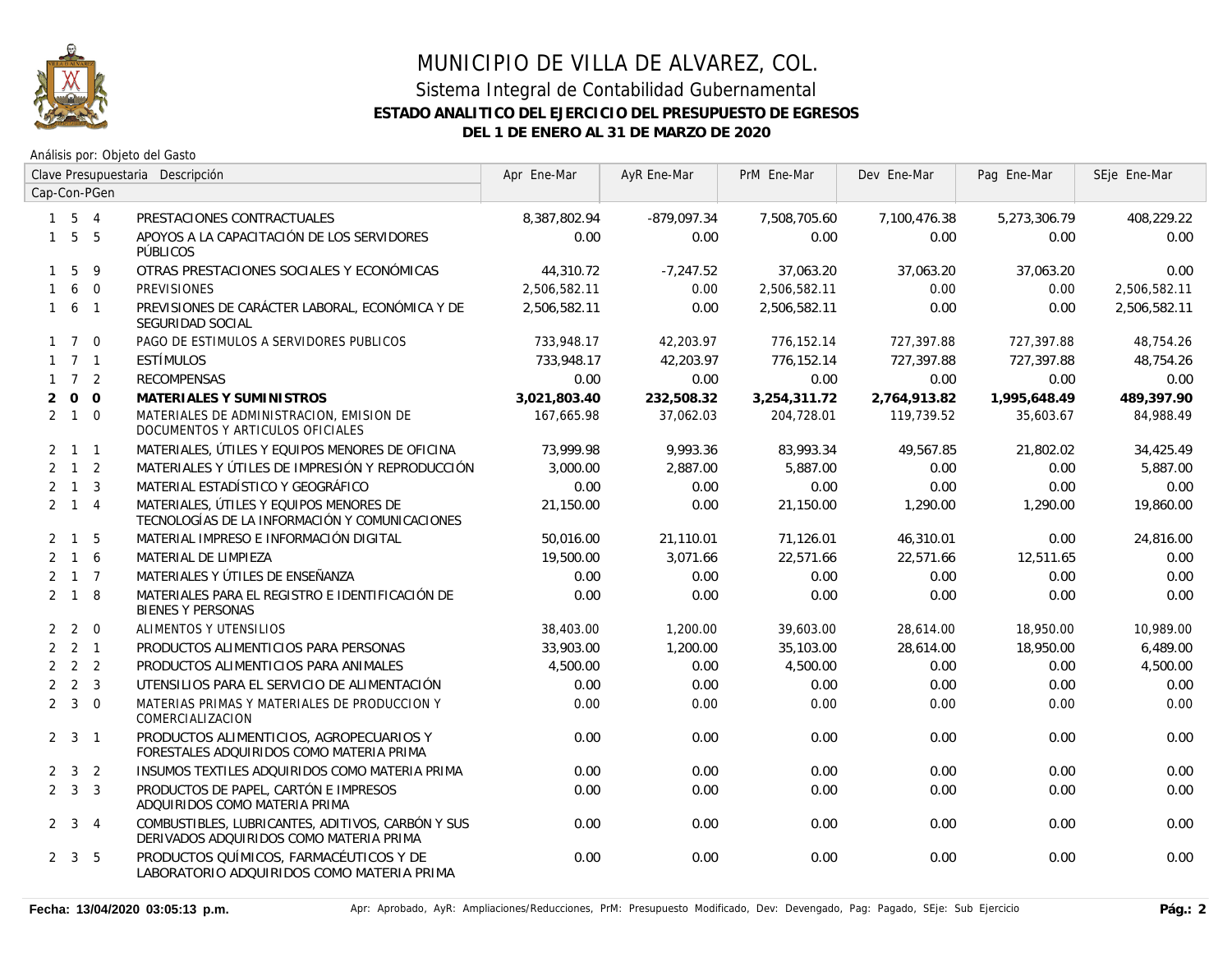

Análisis por: Objeto del Gasto

|                | Clave Presupuestaria Descripción |                  |                                                                                         | Apr Ene-Mar  | AyR Ene-Mar  | PrM Ene-Mar  | Dev Ene-Mar  | Pag Ene-Mar  | SEje Ene-Mar |
|----------------|----------------------------------|------------------|-----------------------------------------------------------------------------------------|--------------|--------------|--------------|--------------|--------------|--------------|
|                |                                  | Cap-Con-PGen     |                                                                                         |              |              |              |              |              |              |
|                | $2 \quad 3 \quad 6$              |                  | PRODUCTOS METÁLICOS Y A BASE DE MINERALES NO<br>METÁLICOS ADQUIRIDOS COMO MATERIA PRIMA | 0.00         | 0.00         | 0.00         | 0.00         | 0.00         | 0.00         |
| $\mathbf{2}$   |                                  | $3 \overline{7}$ | PRODUCTOS DE CUERO, PIEL, PLÁSTICO Y HULE<br>ADQUIRIDOS COMO MATERIA PRIMA              | 0.00         | 0.00         | 0.00         | 0.00         | 0.00         | 0.00         |
| $\overline{2}$ | 3                                | 8                | MERCANCÍAS ADQUIRIDAS PARA SU COMERCIALIZACIÓN                                          | 0.00         | 0.00         | 0.00         | 0.00         | 0.00         | 0.00         |
| $\overline{2}$ | $\mathbf{3}$                     | 9                | OTROS PRODUCTOS ADQUIRIDOS COMO MATERIA PRIMA                                           | 0.00         | 0.00         | 0.00         | 0.00         | 0.00         | 0.00         |
| $\overline{2}$ | $\overline{4}$                   | $\overline{0}$   | MATERIALES Y ARTICULOS DE CONSTRUCCION Y DE<br><b>REPARACION</b>                        | 433,710.00   | 87,898.40    | 521,608.40   | 391,559.01   | 81,813.51    | 130,049.39   |
| $\overline{2}$ |                                  | 4 1              | PRODUCTOS MINERALES NO METÁLICOS                                                        | 24,000.00    | $-39.200.00$ | $-15,200.00$ | 0.00         | 0.00         | $-15.200.00$ |
| $\overline{2}$ |                                  | 4 <sub>2</sub>   | CEMENTO Y PRODUCTOS DE CONCRETO                                                         | 1,800.00     | 48.10        | 1,848.10     | 1,848.10     | 1,777.00     | 0.00         |
| $\overline{2}$ |                                  | $4 \quad 3$      | CAL, YESO Y PRODUCTOS DE YESO                                                           | 9,000.00     | 0.00         | 9,000.00     | 84.37        | 84.37        | 8,915.63     |
| $\overline{2}$ |                                  | $4 \quad 4$      | MADERA Y PRODUCTOS DE MADERA                                                            | 2,400.00     | 0.00         | 2,400.00     | 32.00        | 32.00        | 2,368.00     |
| 2              | $\overline{4}$                   | 5                | VIDRIO Y PRODUCTOS DE VIDRIO                                                            | 0.00         | 0.00         | 0.00         | 0.00         | 0.00         | 0.00         |
| $\overline{2}$ | $\overline{4}$                   | 6                | MATERIAL ELÉCTRICO Y ELECTRÓNICO                                                        | 310,050.00   | 109,912.27   | 419,962.27   | 380,435.95   | 73,421.37    | 39,526.32    |
| $\overline{2}$ |                                  | 4 7              | ARTÍCULOS METÁLICOS PARA LA CONSTRUCCIÓN                                                | 15,000.00    | 0.00         | 15,000.00    | 5,728.47     | 3,068.65     | 9,271.53     |
| $\overline{2}$ | $\overline{4}$                   | 8                | <b>MATERIALES COMPLEMENTARIOS</b>                                                       | 0.00         | 0.00         | 0.00         | 0.00         | 0.00         | 0.00         |
| $\overline{2}$ | $\overline{4}$                   | 9                | OTROS MATERIALES Y ARTÍCULOS DE CONSTRUCCIÓN Y<br>REPARACIÓN                            | 71,460.00    | 17,138.03    | 88,598.03    | 3,430.12     | 3,430.12     | 85,167.91    |
|                | 2 <sub>5</sub>                   | $\overline{0}$   | PRODUCTOS QUIMICOS, FARMACEUTICOS Y DE<br>LABORATORIO                                   | 6.390.00     | 0.00         | 6,390.00     | 179.80       | 179.80       | 6,210.20     |
| 2              | 5                                | $\overline{1}$   | PRODUCTOS QUÍMICOS BÁSICOS                                                              | 0.00         | 0.00         | 0.00         | 0.00         | 0.00         | 0.00         |
| $\overline{2}$ | $5\overline{)}$                  | $\overline{2}$   | FERTILIZANTES, PESTICIDAS Y OTROS AGROQUÍMICOS                                          | 2,250.00     | 0.00         | 2,250.00     | 0.00         | 0.00         | 2,250.00     |
| $\overline{2}$ | 5                                | $\overline{3}$   | MEDICINAS Y PRODUCTOS FARMACÉUTICOS                                                     | 3,000.00     | 0.00         | 3,000.00     | 179.80       | 179.80       | 2,820.20     |
| $\overline{2}$ | 5                                | $\overline{4}$   | MATERIALES, ACCESORIOS Y SUMINISTROS MÉDICOS                                            | 0.00         | 0.00         | 0.00         | 0.00         | 0.00         | 0.00         |
| $\overline{2}$ | 5                                | 5                | MATERIALES, ACCESORIOS Y SUMINISTROS DE<br>LABORATORIO                                  | 0.00         | 0.00         | 0.00         | 0.00         | 0.00         | 0.00         |
| $\mathbf{2}$   | 5                                | 6                | FIBRAS SINTÉTICAS, HULES, PLÁSTICOS Y DERIVADOS                                         | 1,140.00     | 0.00         | 1,140.00     | 0.00         | 0.00         | 1,140.00     |
| $\overline{2}$ | 5                                | 9                | OTROS PRODUCTOS QUÍMICOS                                                                | 0.00         | 0.00         | 0.00         | 0.00         | 0.00         | 0.00         |
| 2              | 6                                | $\Omega$         | COMBUSTIBLES, LUBRICANTES Y ADITIVOS                                                    | 2,145,195.42 | 88,360.84    | 2,233,556.26 | 2,149,755.88 | 1,811,079.88 | 83,800.38    |
| 2              | 6                                | $\overline{1}$   | COMBUSTIBLES, LUBRICANTES Y ADITIVOS                                                    | 2,145,195.42 | 88,360.84    | 2,233,556.26 | 2,149,755.88 | 1,811,079.88 | 83,800.38    |
| $\overline{2}$ | 6                                | 2                | CARBÓN Y SUS DERIVADOS                                                                  | 0.00         | 0.00         | 0.00         | 0.00         | 0.00         | 0.00         |
|                | $2 \t7 \t0$                      |                  | VESTUARIO, BLANCOS, PRENDAS DE PROTECCION Y<br>ARTICULOS DEPORTIVOS                     | 142,281.00   | 359.04       | 142,640.04   | 568.06       | 568.06       | 142,071.98   |
|                | $2 \quad 7 \quad 1$              |                  | <b>VESTUARIO Y UNIFORMES</b>                                                            | 108,003.00   | 0.00         | 108,003.00   | 0.00         | 0.00         | 108,003.00   |
|                | $2 \quad 7 \quad 2$              |                  | PRENDAS DE SEGURIDAD Y PROTECCIÓN PERSONAL                                              | 32,028.00    | 359.04       | 32,387.04    | 568.06       | 568.06       | 31,818.98    |
|                | $2 \quad 7 \quad 3$              |                  | ARTÍCULOS DEPORTIVOS                                                                    | 2,250.00     | 0.00         | 2,250.00     | 0.00         | 0.00         | 2,250.00     |
|                | $2 \quad 7 \quad 4$              |                  | PRODUCTOS TEXTILES                                                                      | 0.00         | 0.00         | 0.00         | 0.00         | 0.00         | 0.00         |
|                | $2 \quad 7 \quad 5$              |                  | BLANCOS Y OTROS PRODUCTOS TEXTILES, EXCEPTO                                             | 0.00         | 0.00         | 0.00         | 0.00         | 0.00         | 0.00         |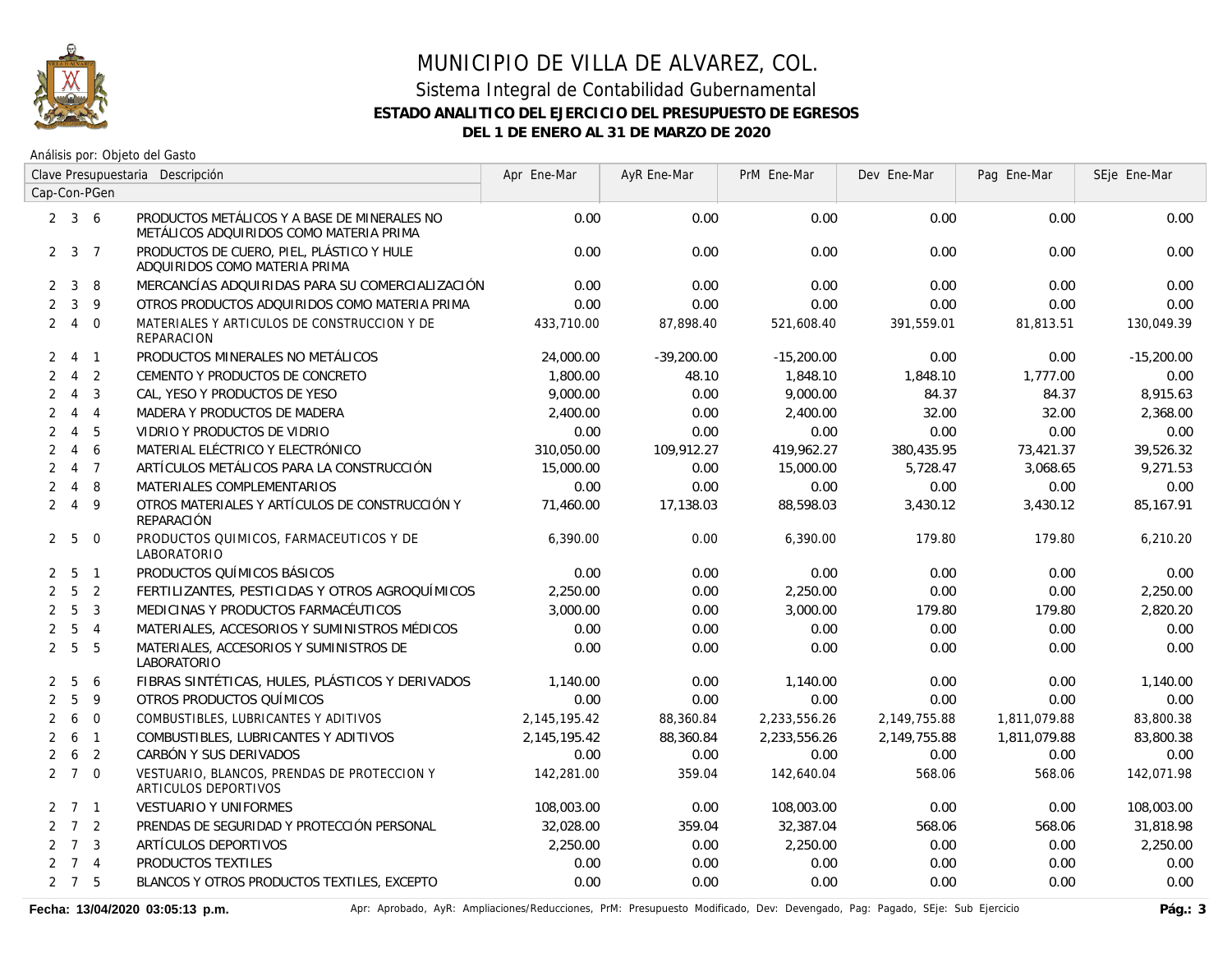

|                | Clave Presupuestaria Descripción |                |                                                                                                           | Apr Ene-Mar   | AyR Ene-Mar  | PrM Ene-Mar   | Dev Ene-Mar   | Pag Ene-Mar   | SEje Ene-Mar |
|----------------|----------------------------------|----------------|-----------------------------------------------------------------------------------------------------------|---------------|--------------|---------------|---------------|---------------|--------------|
|                |                                  | Cap-Con-PGen   |                                                                                                           |               |              |               |               |               |              |
|                |                                  |                | PRENDAS DE VESTIR                                                                                         |               |              |               |               |               |              |
| 2              | 8 0                              |                | MATERIALES Y SUMINISTROS PARA SEGURIDAD                                                                   | 0.00          | 0.00         | 0.00          | 0.00          | 0.00          | 0.00         |
| 2              | 8 1                              |                | SUSTANCIAS Y MATERIALES EXPLOSIVOS                                                                        | 0.00          | 0.00         | 0.00          | 0.00          | 0.00          | 0.00         |
| $\overline{2}$ | 8                                | $\overline{2}$ | MATERIALES DE SEGURIDAD PÚBLICA                                                                           | 0.00          | 0.00         | 0.00          | 0.00          | 0.00          | 0.00         |
|                | $2 \quad 8$                      | $\overline{3}$ | PRENDAS DE PROTECCIÓN PARA SEGURIDAD PÚBLICA Y<br><b>NACIONAL</b>                                         | 0.00          | 0.00         | 0.00          | 0.00          | 0.00          | 0.00         |
|                | $2 \quad 9$                      | $\overline{0}$ | HERRAMIENTAS, REFACCIONES Y ACCESORIOS MENORES                                                            | 88,158.00     | 17,628.01    | 105,786.01    | 74,497.55     | 47,453.57     | 31,288.46    |
|                | $2 \quad 9 \quad 1$              |                | HERRAMIENTAS MENORES                                                                                      | 71,865.00     | 355.00       | 72,220.00     | 47,829.95     | 28,835.44     | 24,390.05    |
| $\overline{2}$ | 9 <sub>2</sub>                   |                | REFACCIONES Y ACCESORIOS MENORES DE EDIFICIOS                                                             | 1,800.00      | 1,052.85     | 2,852.85      | 2,852.85      | 409.18        | 0.00         |
|                | 293                              |                | REFACCIONES Y ACCESORIOS MENORES DE MOBILIARIO<br>Y EQUIPO DE ADMINISTRACIÓN, EDUCACIONAL Y<br>RECREATIVO | 0.00          | 0.00         | 0.00          | 0.00          | 0.00          | 0.00         |
|                | 294                              |                | REFACCIONES Y ACCESORIOS MENORES DE EQUIPO DE<br>CÓMPUTO Y TECNOLOGÍAS DE LA INFORMACIÓN                  | 0.00          | 0.00         | 0.00          | 0.00          | 0.00          | 0.00         |
|                | $2 \t9 \t5$                      |                | REFACCIONES Y ACCESORIOS MENORES DE EQUIPO E<br>INSTRUMENTAL MÉDICO Y DE LABORATORIO                      | 0.00          | 0.00         | 0.00          | 0.00          | 0.00          | 0.00         |
|                | 296                              |                | REFACCIONES Y ACCESORIOS MENORES DE EQUIPO DE<br><b>TRANSPORTE</b>                                        | 2,103.00      | 5,210.68     | 7,313.68      | 7,310.68      | 6,304.88      | 3.00         |
|                | 2 9 7                            |                | REFACCIONES Y ACCESORIOS MENORES DE EQUIPO DE<br>DEFENSA Y SEGURIDAD                                      | 6,000.00      | 0.00         | 6,000.00      | 0.00          | 0.00          | 6,000.00     |
|                | 298                              |                | REFACCIONES Y ACCESORIOS MENORES DE MAQUINARIA<br>Y OTROS EQUIPOS                                         | 5,190.00      | 8,383.29     | 13,573.29     | 12,827.88     | 8,227.88      | 745.41       |
|                | 299                              |                | REFACCIONES Y ACCESORIOS MENORES OTROS BIENES<br><b>MUEBLES</b>                                           | 1,200.00      | 2,626.19     | 3,826.19      | 3,676.19      | 3,676.19      | 150.00       |
| 3              | $0\quad 0$                       |                | SERVICIOS GENERALES                                                                                       | 15,251,114.63 | 6,965,507.57 | 22,216,622.20 | 19,932,541.05 | 17,261,448.91 | 2,284,081.15 |
| 3              | $1\quad 0$                       |                | SERVICIOS BÁSICOS                                                                                         | 6,340,749.99  | 597,464.51   | 6,938,214.50  | 6,644,926.30  | 6,623,187.30  | 293,288.20   |
| 3              | $1 \quad 1$                      |                | ENERGÍA ELÉCTRICA                                                                                         | 6,219,999.99  | 539,835.20   | 6,759,835.19  | 6,498,589.19  | 6,476,850.19  | 261,246.00   |
| 3              | $1\quad 2$                       |                | GAS                                                                                                       | 0.00          | 0.00         | 0.00          | 0.00          | 0.00          | 0.00         |
| 3              | $\overline{1}$                   | $\overline{3}$ | <b>AGUA</b>                                                                                               | 4,500.00      | 0.00         | 4,500.00      | 0.00          | 0.00          | 4,500.00     |
| 3              | $\overline{1}$                   | $\overline{4}$ | TELEFONÍA TRADICIONAL                                                                                     | 60,000.00     | 0.00         | 60,000.00     | 33,633.80     | 33,633.80     | 26,366.20    |
| 3              | $\overline{1}$                   | 5              | TELEFONÍA CELULAR                                                                                         | 0.00          | 0.00         | 0.00          | 0.00          | 0.00          | 0.00         |
| 3              | $1\quad6$                        |                | SERVICIOS DE TELECOMUNICACIONES Y SATELITES.                                                              | 0.00          | 0.00         | 0.00          | 0.00          | 0.00          | 0.00         |
|                | $3 \t1 \t7$                      |                | SERVICIOS DE ACCESO DE INTERNET, REDES Y<br>PROCESAMIENTO DE INFORMACION                                  | 54,000.00     | 57,130.31    | 111,130.31    | 111,130.31    | 111,130.31    | 0.00         |
| 3              | $\mathbf{1}$                     | 8              | SERVICIOS POSTALES Y TELEGRAFICOS                                                                         | 2,250.00      | 499.00       | 2,749.00      | 1,573.00      | 1,573.00      | 1,176.00     |
| 3              | $\overline{1}$                   | 9              | SERVICIOS INTEGRALES Y OTROS SERVICIOS                                                                    | 0.00          | 0.00         | 0.00          | 0.00          | 0.00          | 0.00         |
| 3              |                                  | $2\quad 0$     | SERVICIOS DE ARRENDAMIENTO                                                                                | 2,660,496.00  | 35,668.87    | 2,696,164.87  | 2,632,564.87  | 1,797,543.05  | 63,600.00    |
|                | $3 \quad 2 \quad 1$              |                | ARRENDAMIENTO DE TERRENOS                                                                                 | 0.00          | 0.00         | 0.00          | 0.00          | 0.00          | 0.00         |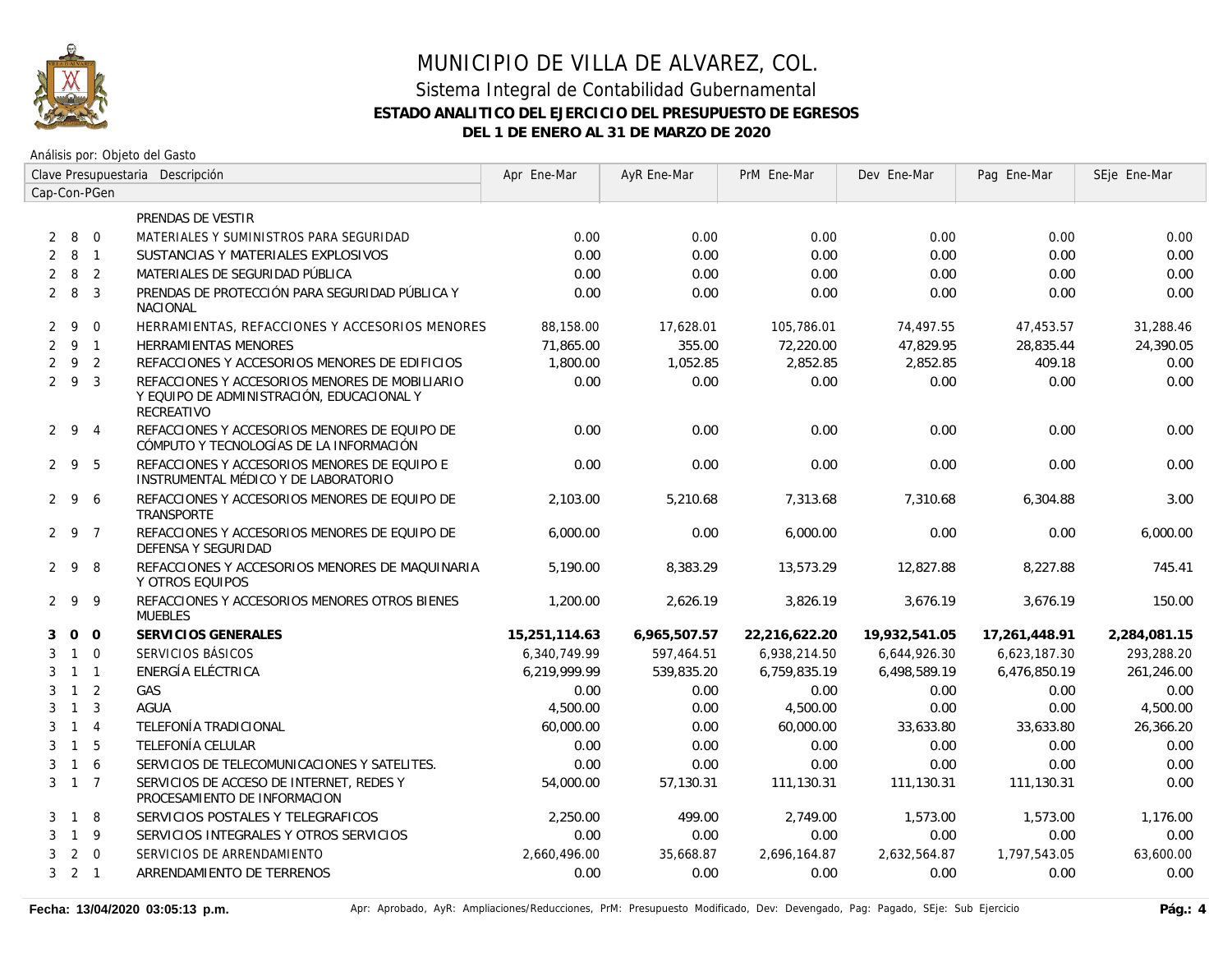

Análisis por: Objeto del Gasto

|                | Clave Presupuestaria Descripción |                  |                                                                                                            | Apr Ene-Mar  | AyR Ene-Mar | PrM Ene-Mar  | Dev Ene-Mar  | Pag Ene-Mar  | SEje Ene-Mar |
|----------------|----------------------------------|------------------|------------------------------------------------------------------------------------------------------------|--------------|-------------|--------------|--------------|--------------|--------------|
|                |                                  | Cap-Con-PGen     |                                                                                                            |              |             |              |              |              |              |
| 3              | 2 <sub>2</sub>                   |                  | ARRENDAMIENTO DE EDIFICIOS                                                                                 | 60,000.00    | 0.00        | 60,000.00    | 0.00         | 0.00         | 60,000.00    |
| 3              |                                  | 2 <sup>3</sup>   | ARRENDAMIENTO DE MOBILIARIO Y EQUIPO DE<br>ADMINISTRACIÓN, EDUCACIONAL Y RECREATIVO                        | 0.00         | 0.00        | 0.00         | 0.00         | 0.00         | 0.00         |
| 3              |                                  | $2 \quad 4$      | ARRENDAMIENTO DE EQUIPO E INSTRUMENTAL MÉDICO Y<br>DE LABORATORIO                                          | 0.00         | 0.00        | 0.00         | 0.00         | 0.00         | 0.00         |
| 3              | $\overline{2}$                   | 5                | ARRENDAMIENTO DE EQUIPO DE TRANSPORTE                                                                      | 2,596,896.00 | 35,668.87   | 2,632,564.87 | 2,632,564.87 | 1,797,543.05 | 0.00         |
| 3              |                                  | $2\overline{6}$  | ARRENDAMIENTO DE MAQUINARIA, OTROS EQUIPOS Y<br><b>HERRAMIENTAS</b>                                        | 0.00         | 0.00        | 0.00         | 0.00         | 0.00         | 0.00         |
| 3              |                                  | 2 7              | ARRENDAMIENTO DE ACTIVOS INTANGIBLES                                                                       | 0.00         | 0.00        | 0.00         | 0.00         | 0.00         | 0.00         |
| 3              |                                  | $2 \quad 8$      | ARRENDAMIENTO FINANCIERO                                                                                   | 0.00         | 0.00        | 0.00         | 0.00         | 0.00         | 0.00         |
| 3              |                                  | $2 \quad 9$      | OTROS ARRENDAMIENTOS                                                                                       | 3,600.00     | 0.00        | 3,600.00     | 0.00         | 0.00         | 3,600.00     |
| 3              |                                  | $3 \quad 0$      | SERVICIOS PROFESIONALES, CIENTIFICOS, TECNICOS Y<br>OTROS SERVICIOS                                        | 1,476,207.00 | 800.121.71  | 2,276,328.71 | 1,904,889.23 | 1,778,624.61 | 371,439.48   |
| 3 <sup>1</sup> | $\overline{3}$                   | $\overline{1}$   | SERVICIOS LEGALES, DE CONTABILIDAD, AUDITORÍA Y<br><b>RELACIONADOS</b>                                     | 132,000.00   | 0.00        | 132,000.00   | 28,734.45    | 28,734.45    | 103,265.55   |
|                | $3 \quad 3 \quad 2$              |                  | SERVICIOS DE DISEÑO, ARQUITECTURA, INGENIERÍA Y<br><b>ACTIVIDADES RELACIONADAS</b>                         | 0.00         | 0.00        | 0.00         | 0.00         | 0.00         | 0.00         |
| 3              |                                  | 3 <sup>3</sup>   | SERVICIOS DE CONSULTORÍA ADMINISTRATIVA,<br>PROCESOS, TÉCNICA Y EN TECNOLOGÍAS DE LA<br><b>INFORMACIÓN</b> | 1,125,501.00 | 799,892.16  | 1,925,393.16 | 1,837,098.16 | 1,749,890.16 | 88,295.00    |
| 3              |                                  | $3 \quad 4$      | SERVICIOS DE CAPACITACIÓN                                                                                  | 75,003.00    | 0.00        | 75,003.00    | 0.00         | 0.00         | 75,003.00    |
| 3              |                                  | 3 <sub>5</sub>   | SERVICIOS DE INVESTIGACIÓN CIENTÍFICA Y<br><b>DESARROLLO</b>                                               | 0.00         | 0.00        | 0.00         | 0.00         | 0.00         | 0.00         |
| 3              | 3                                | 6                | SERVICIOS DE APOYO ADMINISTRATIVO, TRADUCCIÓN,<br>FOTOCOPIADO E IMPRESIÓN                                  | 143,703.00   | 229.55      | 143,932.55   | 39,056.62    | 0.00         | 104,875.93   |
| 3              |                                  | $3 \overline{7}$ | SERVICIOS DE PROTECCIÓN Y SEGURIDAD                                                                        | 0.00         | 0.00        | 0.00         | 0.00         | 0.00         | 0.00         |
| 3              | 3                                | 8                | SERVICIOS DE VIGILANCIA                                                                                    | 0.00         | 0.00        | 0.00         | 0.00         | 0.00         | 0.00         |
| 3              | 3                                | 9                | SERVICIOS PROFESIONALES, CIENTÍFICOS Y TÉCNICOS<br><b>INTEGRALES</b>                                       | 0.00         | 0.00        | 0.00         | 0.00         | 0.00         | 0.00         |
| 3              | $\overline{4}$                   | $\overline{0}$   | SERVICIOS FINANCIEROS, BANCARIOS Y COMERCIALES                                                             | 419,266.11   | 130,530.38  | 549,796.49   | 430,520.21   | 424,024.21   | 119,276.28   |
| 3              |                                  | $4 \quad 1$      | SERVICIOS FINANCIEROS Y BANCARIOS                                                                          | 106,500.00   | 130,530.38  | 237,030.38   | 231,201.91   | 224,705.91   | 5,828.47     |
| 3              |                                  | $4\quad 2$       | SERVICIOS DE COBRANZA, INVESTIGACIÓN CREDITICIA Y<br><b>SIMILAR</b>                                        | 312,766.11   | 0.00        | 312,766.11   | 199,318.30   | 199,318.30   | 113,447.81   |
| 3              | 4                                | 3                | SERVICIOS DE RECAUDACIÓN, TRASLADO Y CUSTODIA DE<br>VALORES                                                | 0.00         | 0.00        | 0.00         | 0.00         | 0.00         | 0.00         |
| 3              | $\overline{4}$                   | $\overline{4}$   | SEGUROS DE RESPONSABILIDAD PATRIMONIAL Y FIANZAS                                                           | 0.00         | 0.00        | 0.00         | 0.00         | 0.00         | 0.00         |
| 3              | 4                                | 5                | SEGURO DE BIENES PATRIMONIALES                                                                             | 0.00         | 0.00        | 0.00         | 0.00         | 0.00         | 0.00         |
| 3              | 4                                | 6                | ALMACENAJE, ENVASE Y EMBALAJE                                                                              | 0.00         | 0.00        | 0.00         | 0.00         | 0.00         | 0.00         |
| 3              |                                  | 4 7              | <b>FLETES Y MANIOBRAS</b>                                                                                  | 0.00         | 0.00        | 0.00         | 0.00         | 0.00         | 0.00         |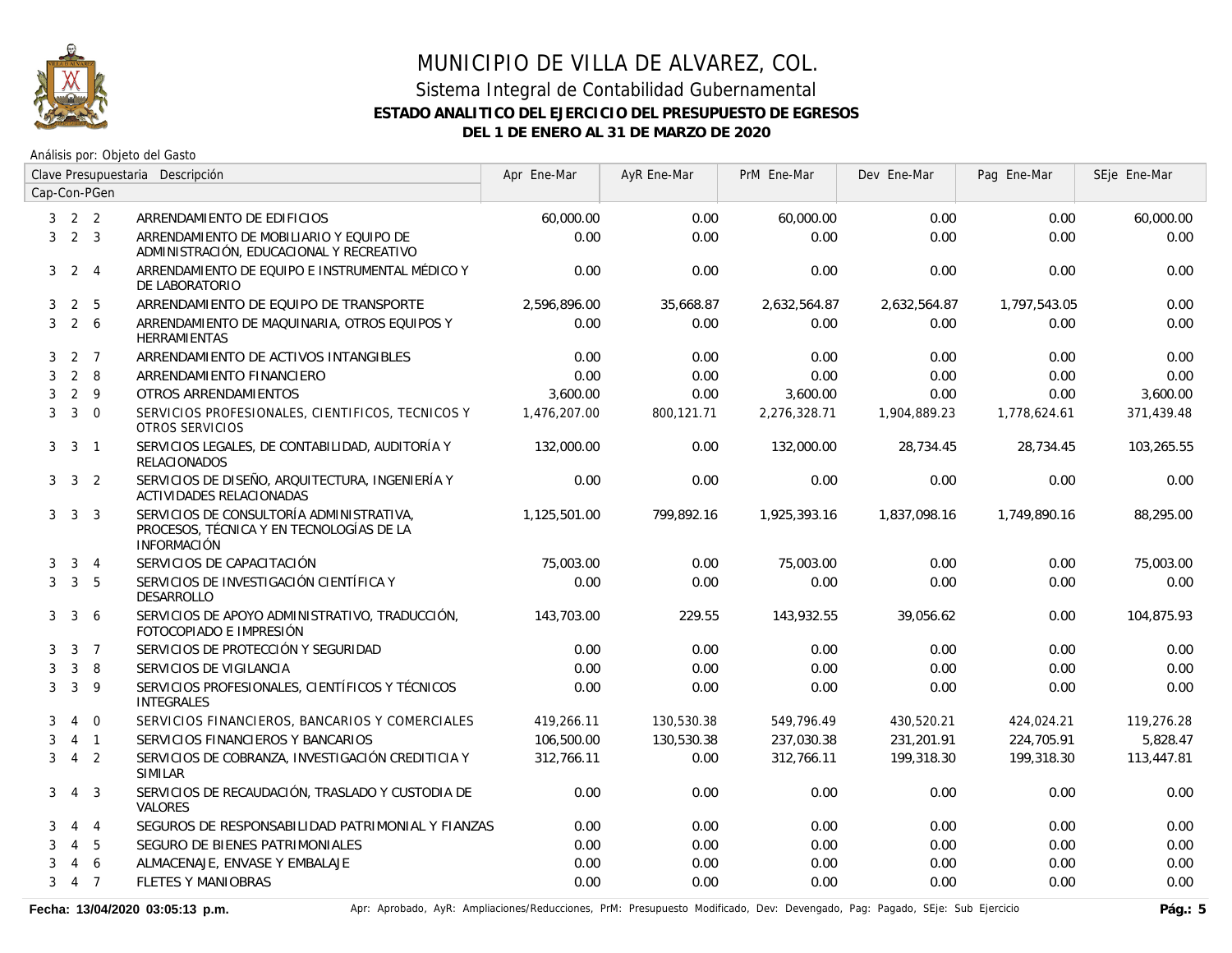

Análisis por: Objeto del Gasto

|   | Clave Presupuestaria Descripción |                |                                                                                                                                 | Apr Ene-Mar  | AyR Ene-Mar | PrM Ene-Mar  | Dev Ene-Mar | Pag Ene-Mar | SEje Ene-Mar |
|---|----------------------------------|----------------|---------------------------------------------------------------------------------------------------------------------------------|--------------|-------------|--------------|-------------|-------------|--------------|
|   |                                  | Cap-Con-PGen   |                                                                                                                                 |              |             |              |             |             |              |
| 3 |                                  | 4 8            | <b>COMISIONES POR VENTAS</b>                                                                                                    | 0.00         | 0.00        | 0.00         | 0.00        | 0.00        | 0.00         |
| 3 |                                  | 4 9            | SERVICIOS FINANCIEROS, BANCARIOS Y COMERCIALES<br><b>INTEGRALES</b>                                                             | 0.00         | 0.00        | 0.00         | 0.00        | 0.00        | 0.00         |
| 3 | 5                                | $\Omega$       | SERVICIOS DE INSTALACION, REPARACION,<br>MANTENIMIENTO Y CONSERVACION                                                           | 1.871.937.53 | 107.875.24  | 1.979.812.77 | 934,584.98  | 475,709.82  | 1,045,227.79 |
| 3 | 5                                | $\overline{1}$ | CONSERVACIÓN Y MANTENIMIENTO MENOR DE INMUEBLES                                                                                 | 21,900.00    | 0.00        | 21,900.00    | 0.00        | 0.00        | 21,900.00    |
| 3 |                                  | 5 <sub>2</sub> | INSTALACIÓN, REPARACIÓN Y MANTENIMIENTO DE<br>MOBILIARIO Y EQUIPO DE ADMINISTRACIÓN,<br>EDUCACIONAL Y RECREATIVO                | 1,050.00     | 0.00        | 1,050.00     | 0.00        | 0.00        | 1,050.00     |
| 3 |                                  | 5 3            | INSTALACIÓN, REPARACIÓN Y MANTENIMIENTO DE<br>EQUIPO DE CÓMPUTO Y TECNOLOGÍA DE LA<br><b>INFORMACIÓN</b>                        | 3,810.00     | 156.00      | 3,966.00     | 696.00      | 696.00      | 3,270.00     |
|   | $3\quad 5\quad 4$                |                | INSTALACIÓN, REPARACIÓN Y MANTENIMIENTO DE<br>EQUIPO E INSTRUMENTAL MÉDICO Y DE LABORATORIO                                     | 0.00         | 0.00        | 0.00         | 0.00        | 0.00        | 0.00         |
| 3 | 5                                | 5              | REPARACIÓN Y MANTENIMIENTO DE EQUIPO DE<br><b>TRANSPORTE</b>                                                                    | 153,900.00   | 107,719.24  | 261,619.24   | 126,407.98  | 46,407.82   | 135,211.26   |
| 3 | 5                                | -6             | REPARACIÓN Y MANTENIMIENTO DE EQUIPO DE DEFENSA<br>Y SEGURIDAD                                                                  | 0.00         | 0.00        | 0.00         | 0.00        | 0.00        | 0.00         |
|   | $3\quad 5\quad 7$                |                | INSTALACIÓN, REPARACIÓN Y MANTENIMIENTO DE<br>MAQUINARIA, OTROS EQUIPOS Y HERRAMIENTA                                           | 9.240.00     | 0.00        | 9.240.00     | 0.00        | 0.00        | 9,240.00     |
| 3 | 5                                | 8              | SERVICIOS DE LIMPIEZA Y MANEJO DE DESECHOS                                                                                      | 1,674,537.53 | 0.00        | 1,674,537.53 | 807,481.00  | 428,606.00  | 867,056.53   |
| 3 | 5                                | $\overline{9}$ | SERVICIOS DE JARDINERÍA Y FUMIGACIÓN                                                                                            | 7,500.00     | 0.00        | 7,500.00     | 0.00        | 0.00        | 7,500.00     |
| 3 | 6                                | $\overline{0}$ | SERVICIOS DE COMUNICACION SOCIAL Y PUBLICIDAD                                                                                   | 462,000.03   | 0.00        | 462,000.03   | 249,076.80  | 0.00        | 212,923.23   |
| 3 |                                  | 6 1            | DIFUSIÓN POR RADIO, TELEVISIÓN Y OTROS MEDIOS DE<br>MENSAJES SOBRE PROGRAMAS Y ACTIVIDADES<br><b>GUBERNAMENTALES</b>            | 277.000.02   | 0.00        | 277,000.02   | 93.560.01   | 0.00        | 183,440.01   |
| 3 | 6                                | $\overline{2}$ | DIFUSIÓN POR RADIO, TELEVISIÓN Y OTROS MEDIOS DE<br>MENSAJES COMERCIALES PARA PROMOVER LA VENTA DE<br><b>BIENES O SERVICIOS</b> | 0.00         | 0.00        | 0.00         | 0.00        | 0.00        | 0.00         |
| 3 | 6                                | 3              | SERVICIOS DE CREATIVIDAD, PREPRODUCCIÓN Y<br>PRODUCCIÓN DE PUBLICIDAD, EXCEPTO INTERNET                                         | 0.00         | 0.00        | 0.00         | 0.00        | 0.00        | 0.00         |
| 3 | 6                                | $\overline{4}$ | SERVICIOS DE REVELADO DE FOTOGRAFÍAS                                                                                            | 0.00         | 0.00        | 0.00         | 0.00        | 0.00        | 0.00         |
| 3 | 6                                | 5              | SERVICIOS DE LA INDUSTRIA FÍLMICA, DEL SONIDO Y DEL<br><b>VIDEO</b>                                                             | 0.00         | 0.00        | 0.00         | 0.00        | 0.00        | 0.00         |
| 3 | 6                                | 6              | SERVICIO DE CREACIÓN Y DIFUSIÓN DE CONTENIDO<br>EXCLUSIVAMENTE A TRAVÉS DE INTERNET                                             | 185,000.01   | 0.00        | 185,000.01   | 155,516.79  | 0.00        | 29,483.22    |
| 3 | 6                                | 9              | OTROS SERVICIOS DE INFORMACIÓN                                                                                                  | 0.00         | 0.00        | 0.00         | 0.00        | 0.00        | 0.00         |
| 3 | $7\quad$ 0                       |                | SERVICIOS DE TRASLADO Y VIATICOS                                                                                                | 9,618.00     | 79,404.69   | 89,022.69    | 88,257.69   | 88,257.69   | 765.00       |
| 3 |                                  | 7 1            | PASAJES AÉREOS                                                                                                                  | 3,006.00     | 65,057.19   | 68,063.19    | 68,057.19   | 68,057.19   | 6.00         |
|   | $3 \quad 7 \quad 2$              |                | PASAJES TERRESTRES                                                                                                              | 1,263.00     | 7.951.00    | 9,214.00     | 8,854.00    | 8,854.00    | 360.00       |

Fecha: 13/04/2020 03:05:13 p.m. **Anche Aprinal Aprina April Aprobado, AyR:** Ampliaciones/Reducciones, PrM: Presupuesto Modificado, Dev: Devengado, Pag: Pagado, SEje: Sub Ejercicio Pág.: 6<br>Pág.: 6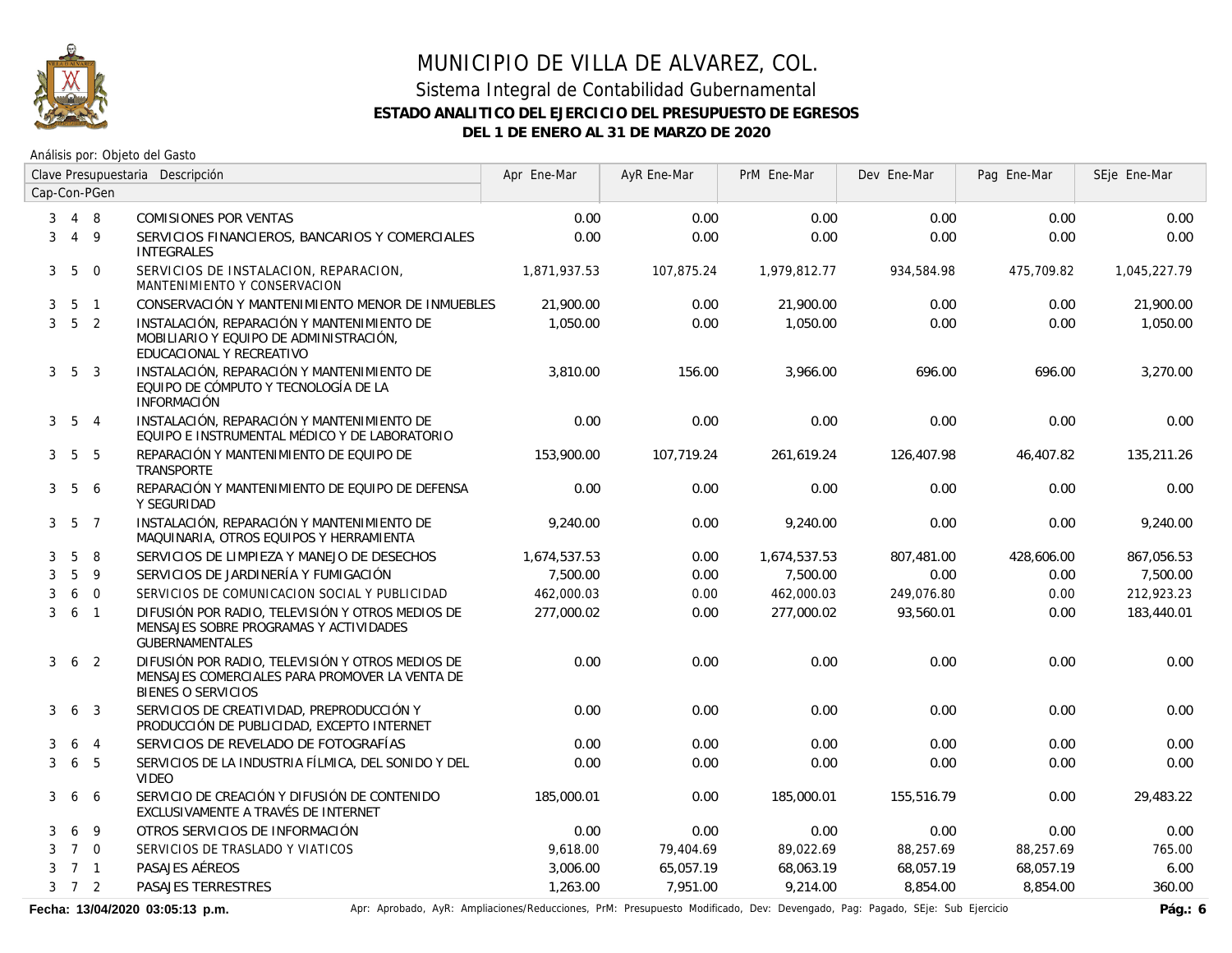

Análisis por: Objeto del Gasto

|                | Clave Presupuestaria Descripción |                | Apr Ene-Mar                                                                                      | AyR Ene-Mar   | PrM Ene-Mar  | Dev Ene-Mar   | Pag Ene-Mar   | SEje Ene-Mar  |               |
|----------------|----------------------------------|----------------|--------------------------------------------------------------------------------------------------|---------------|--------------|---------------|---------------|---------------|---------------|
|                |                                  | Cap-Con-PGen   |                                                                                                  |               |              |               |               |               |               |
|                | $3 \quad 7 \quad 3$              |                | PASAJES MARÍTIMOS, LACUSTRES Y FLUVIALES                                                         | 0.00          | 0.00         | 0.00          | 0.00          | 0.00          | 0.00          |
| 3              |                                  | 7 <sub>4</sub> | AUTOTRANSPORTE                                                                                   | 0.00          | 0.00         | 0.00          | 0.00          | 0.00          | 0.00          |
| 3              | $\overline{7}$                   | 5              | VIÁTICOS EN EL PAÍS                                                                              | 4,449.00      | 5,595.50     | 10,044.50     | 9,795.50      | 9,795.50      | 249.00        |
| 3              | $\overline{7}$                   | 6              | VIÁTICOS EN EL EXTRANJERO                                                                        | 0.00          | 0.00         | 0.00          | 0.00          | 0.00          | 0.00          |
| 3              | 7 7                              |                | GASTOS DE INSTALACIÓN Y TRASLADO DE MENAJE                                                       | 0.00          | 0.00         | 0.00          | 0.00          | 0.00          | 0.00          |
| 3              | $7^{\circ}$                      | 8              | SERVICIOS INTEGRALES DE TRASLADO Y VIÁTICOS                                                      | 0.00          | 0.00         | 0.00          | 0.00          | 0.00          | 0.00          |
| 3              | $\overline{7}$                   | 9              | OTROS SERVICIOS DE TRASLADO Y HOSPEDAJE                                                          | 900.00        | 801.00       | 1,701.00      | 1,551.00      | 1,551.00      | 150.00        |
| 3              | 8                                | $\mathbf{0}$   | SERVICIOS OFICIALES                                                                              | 82,899.99     | 0.00         | 82,899.99     | 23,211.60     | 16,762.00     | 59,688.39     |
| 3              | 8                                | $\overline{1}$ | <b>GASTOS DE CEREMONIAL</b>                                                                      | 0.00          | 0.00         | 0.00          | 0.00          | 0.00          | 0.00          |
| 3              | 8                                | $\overline{2}$ | GASTOS DE ORDEN SOCIAL Y CULTURAL                                                                | 78,399.99     | 0.00         | 78,399.99     | 23,211.60     | 16,762.00     | 55,188.39     |
| 3              | 8                                | $\mathbf{3}$   | CONGRESOS Y CONVENCIONES                                                                         | 0.00          | 0.00         | 0.00          | 0.00          | 0.00          | 0.00          |
| 3              | 8                                | $\overline{4}$ | <b>EXPOSICIONES</b>                                                                              | 4,500.00      | 0.00         | 4,500.00      | 0.00          | 0.00          | 4,500.00      |
| 3              | 8                                | 5              | GASTOS DE REPRESENTACIÓN                                                                         | 0.00          | 0.00         | 0.00          | 0.00          | 0.00          | 0.00          |
| 3              | 9                                | $\Omega$       | OTROS SERVICIOS GENERALES                                                                        | 1,927,939.98  | 5,214,442.17 | 7,142,382.15  | 7,024,509.37  | 6,057,340.23  | 117,872.78    |
| 3              | 9                                | $\overline{1}$ | SERVICIOS FUNERARIOS Y DE CEMENTERIOS                                                            | 0.00          | 0.00         | 0.00          | 0.00          | 0.00          | 0.00          |
| 3              | 9                                | $\overline{2}$ | <b>IMPUESTOS Y DERECHOS</b>                                                                      | 36,840.00     | 22,635.86    | 59,475.86     | 58,885.86     | 58,885.86     | 590.00        |
| 3              | 9                                | $\overline{3}$ | IMPUESTOS Y DERECHOS DE IMPORTACIÓN                                                              | 0.00          | 0.00         | 0.00          | 0.00          | 0.00          | 0.00          |
| 3              | 9                                | $\overline{4}$ | SENTENCIAS Y RESOLUCIONES POR AUTORIDAD<br><b>COMPETENTE</b>                                     | 465,000.00    | 4,044,617.99 | 4,509,617.99  | 4,375,304.34  | 4,292,039.04  | 134,313.65    |
| 3              | 9                                | 5              | PENAS, MULTAS, ACCESORIOS Y ACTUALIZACIONES                                                      | 383,749.98    | 1,438,585.31 | 1,822,335.29  | 1,706,415.33  | 1,706,415.33  | 115,919.96    |
| 3              | 9                                | 6              | OTROS GASTOS POR RESPONSABILIDADES                                                               | 0.00          | 0.00         | 0.00          | 0.00          | 0.00          | 0.00          |
| 3              | 9                                | $\overline{7}$ | <b>UTILIDADES</b>                                                                                | 0.00          | 0.00         | 0.00          | 0.00          | 0.00          | 0.00          |
| 3              | 9                                | 8              | IMPUESTO SOBRE NOMINAS Y OTROS QUE SE DERIVEN DE<br>UNA RELACION LABORAL                         | 1,032,000.00  | -287,510.99  | 744,489.01    | 883,903.84    | 0.00          | $-139,414.83$ |
| 3              | 9                                | 9              | OTROS SERVICIOS GENERALES                                                                        | 10,350.00     | $-3,886.00$  | 6,464.00      | 0.00          | 0.00          | 6,464.00      |
| $\overline{4}$ | 0 <sub>0</sub>                   |                | TRANSFERENCIAS, ASIGNACIONES, SUBSIDIOS Y<br>OTRAS AYUDAS                                        | 13,934,503.99 | 2.176.761.70 | 16,111,265.69 | 15,007,453.91 | 14,521,838.56 | 1,103,811.78  |
|                | 4 1 0                            |                | TRANSFERENCIAS INTERNAS Y ASIGNACIONES AL<br>SECTOR PÚBLICO                                      | 4,712,499.99  | 797,769.36   | 5,510,269.35  | 5,251,773.45  | 5,251,773.45  | 258,495.90    |
| 4              | 1 1                              |                | ASIGNACIONES PRESUPUESTARIAS AL PODER EJECUTIVO                                                  | 0.00          | 0.00         | 0.00          | 0.00          | 0.00          | 0.00          |
| 4              | $1\quad 2$                       |                | ASIGNACIONES PRESUPUESTARIAS AL PODER<br>LEGISLATIVO                                             | 0.00          | 0.00         | 0.00          | 0.00          | 0.00          | 0.00          |
|                | $\overline{1}$                   | 3              | ASIGNACIONES PRESUPUESTARIAS AL PODER JUDICIAL                                                   | 0.00          | 0.00         | 0.00          | 0.00          | 0.00          | 0.00          |
| 4              | $\mathbf{1}$                     | $\overline{4}$ | ASIGNACIONES PRESUPUESTARIAS A ÓRGANOS<br><b>AUTÓNOMOS</b>                                       | 4.712.499.99  | 797.769.36   | 5,510,269.35  | 5,251,773.45  | 5,251,773.45  | 258,495.90    |
|                | 4 1                              | -5             | TRANSFERENCIAS INTERNAS OTORGADAS A ENTIDADES<br>PARAESTATALES NO EMPRESARIALES Y NO FINANCIERAS | 0.00          | 0.00         | 0.00          | 0.00          | 0.00          | 0.00          |
|                | 4 1 6                            |                | TRANSFERENCIAS INTERNAS OTORGADAS A ENTIDADES                                                    | 0.00          | 0.00         | 0.00          | 0.00          | 0.00          | 0.00          |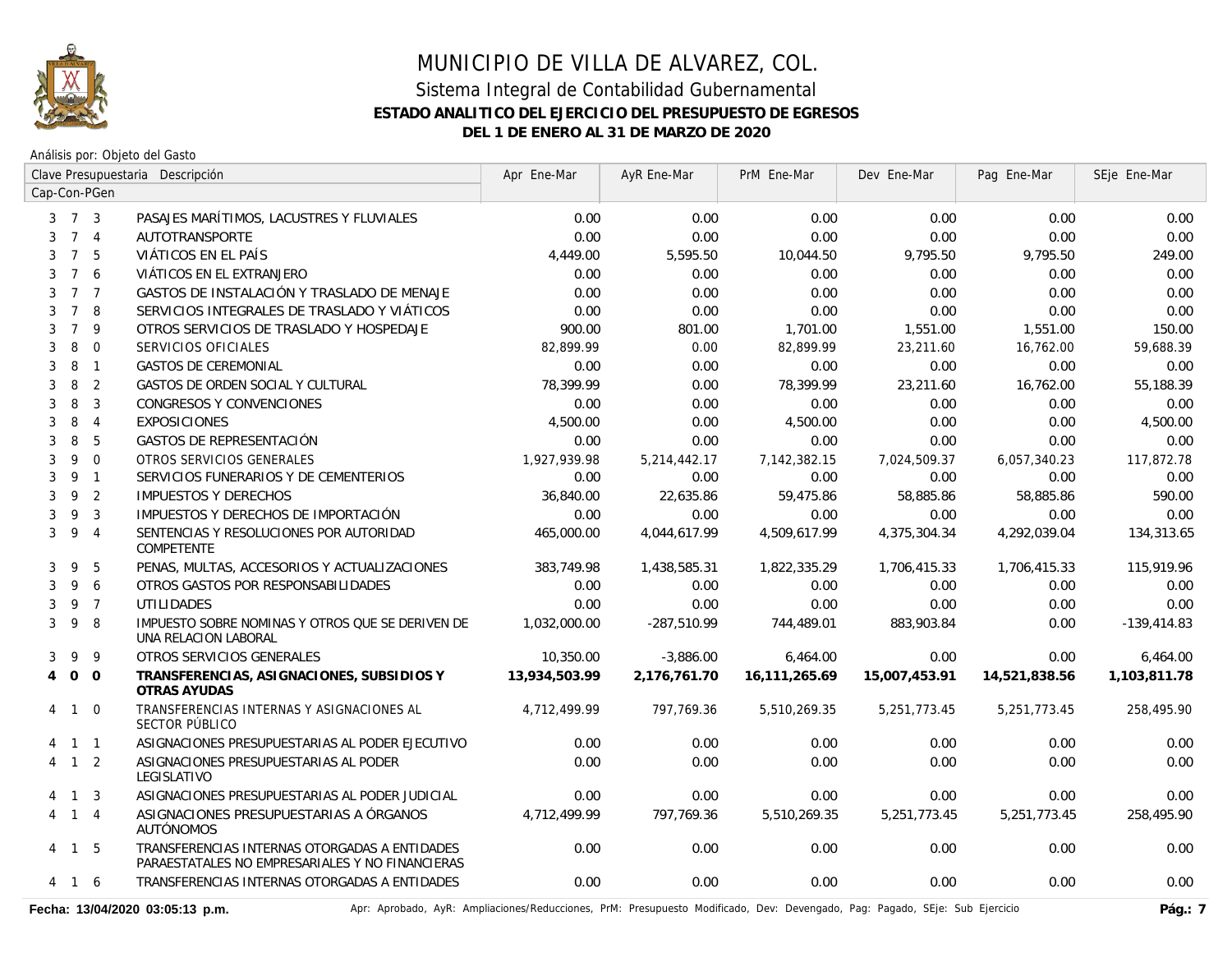

Análisis por: Objeto del Gasto

|                | Clave Presupuestaria Descripción |                |                                                                                                       | Apr Ene-Mar | AyR Ene-Mar | PrM Ene-Mar | Dev Ene-Mar | Pag Ene-Mar | SEje Ene-Mar |
|----------------|----------------------------------|----------------|-------------------------------------------------------------------------------------------------------|-------------|-------------|-------------|-------------|-------------|--------------|
|                |                                  | Cap-Con-PGen   |                                                                                                       |             |             |             |             |             |              |
|                |                                  |                | PARAESTATALES EMPRESARIALES Y NO FINANCIERAS                                                          |             |             |             |             |             |              |
|                | 4 1 7                            |                | TRANSFERENCIAS INTERNAS OTORGADAS A<br>FIDEICOMISOS PÚBLICOS EMPRESARIALES Y NO<br><b>FINANCIEROS</b> | 0.00        | 0.00        | 0.00        | 0.00        | 0.00        | 0.00         |
|                | 4 1 8                            |                | TRANSFERENCIAS INTERNAS OTORGADAS A<br>INSTITUCIONES PARAESTATALES PÚBLICAS FINANCIERAS               | 0.00        | 0.00        | 0.00        | 0.00        | 0.00        | 0.00         |
|                | 4 1 9                            |                | TRANSFERENCIAS INTERNAS OTORGADAS A<br>FIDEICOMISOS PÚBLICOS FINANCIEROS                              | 0.00        | 0.00        | 0.00        | 0.00        | 0.00        | 0.00         |
| 4              | 2                                | $\overline{0}$ | TRANSFERENCIAS AL RESTO DEL SECTOR PUBLICO                                                            | 0.00        | 0.00        | 0.00        | 0.00        | 0.00        | 0.00         |
| 4              |                                  | $2 \quad 1$    | TRANSFERENCIAS OTORGADAS A ENTIDADES<br>PARAESTATALES NO EMPRESARIALES Y NO FINANCIERAS               | 0.00        | 0.00        | 0.00        | 0.00        | 0.00        | 0.00         |
| $\overline{4}$ |                                  | 2 <sub>2</sub> | TRANSFERENCIAS OTORGADAS PARA ENTIDADES<br>PARAESTATALES EMPRESARIALES Y NO FINANCIERAS               | 0.00        | 0.00        | 0.00        | 0.00        | 0.00        | 0.00         |
| 4              |                                  | 2 <sub>3</sub> | TRANSFERENCIAS OTORGADAS PARA INSTITUCIONES<br>PARAESTATALES PÚBLICAS FINANCIERAS                     | 0.00        | 0.00        | 0.00        | 0.00        | 0.00        | 0.00         |
| 4              | 2                                | $\overline{4}$ | TRANSFERENCIAS OTORGADAS A ENTIDADES<br>FEDERATIVAS Y MUNICIPIOS                                      | 0.00        | 0.00        | 0.00        | 0.00        | 0.00        | 0.00         |
| 4              |                                  | 2 5            | TRANSFERENCIAS A FIDEICOMISOS DE ENTIDADES<br>FEDERATIVAS Y MUNICIPIOS                                | 0.00        | 0.00        | 0.00        | 0.00        | 0.00        | 0.00         |
|                | 3                                | $\overline{0}$ | SUBSIDIOS Y SUBVENCIONES                                                                              | 0.00        | 0.00        | 0.00        | 0.00        | 0.00        | 0.00         |
|                | 3                                | $\overline{1}$ | SUBSIDIOS A LA PRODUCCIÓN                                                                             | 0.00        | 0.00        | 0.00        | 0.00        | 0.00        | 0.00         |
| 4              | 3                                | 2              | SUBSIDIOS A LA DISTRIBUCIÓN                                                                           | 0.00        | 0.00        | 0.00        | 0.00        | 0.00        | 0.00         |
| 4              | $\mathbf{3}$                     | $\overline{3}$ | SUBSIDIOS A LA INVERSIÓN                                                                              | 0.00        | 0.00        | 0.00        | 0.00        | 0.00        | 0.00         |
| 4              | 3                                | $\overline{4}$ | SUBSIDIOS A LA PRESTACIÓN DE SERVICIOS PÚBLICOS                                                       | 0.00        | 0.00        | 0.00        | 0.00        | 0.00        | 0.00         |
| 4              | $\mathbf{3}$                     | 5              | SUBSIDIOS PARA CUBRIR DIFERENCIALES DE TASAS DE<br><b>INTERÉS</b>                                     | 0.00        | 0.00        | 0.00        | 0.00        | 0.00        | 0.00         |
|                | 3                                | 6              | SUBSIDIOS A LA VIVIENDA                                                                               | 0.00        | 0.00        | 0.00        | 0.00        | 0.00        | 0.00         |
|                | $\mathbf{3}$                     | $\overline{7}$ | SUBVENCIONES AL CONSUMO                                                                               | 0.00        | 0.00        | 0.00        | 0.00        | 0.00        | 0.00         |
|                | 3                                | 8              | SUBSIDIOS A ENTIDADES FEDERATIVAS Y MUNICIPIOS                                                        | 0.00        | 0.00        | 0.00        | 0.00        | 0.00        | 0.00         |
|                | $\mathbf{3}$                     | 9              | OTROS SUBSIDIOS                                                                                       | 0.00        | 0.00        | 0.00        | 0.00        | 0.00        | 0.00         |
|                | $\overline{4}$                   | $\overline{0}$ | AYUDAS SOCIALES                                                                                       | 116,503.00  | 93,244.47   | 209,747.47  | 111,837.40  | 84,666.00   | 97,910.07    |
|                | $\overline{4}$                   | $\overline{1}$ | AYUDAS SOCIALES A PERSONAS                                                                            | 82,500.00   | 33,244.48   | 115,744.48  | 25,505.40   | 22,000.00   | 90,239.08    |
| 4              | $\overline{4}$                   | 2              | BECAS Y OTRAS AYUDAS PARA PROGRAMAS DE<br>CAPACITACIÓN                                                | 3.00        | 0.00        | 3.00        | 0.00        | 0.00        | 3.00         |
| 4              | $\overline{4}$                   | 3              | AYUDAS SOCIALES A INSTITUCIONES DE ENSEÑANZA                                                          | 0.00        | 0.00        | 0.00        | 0.00        | 0.00        | 0.00         |
| 4              | $\overline{4}$                   | $\overline{4}$ | AYUDAS SOCIALES A ACTIVIDADES CIENTÍFICAS O<br>ACADÉMICAS                                             | 0.00        | 0.00        | 0.00        | 0.00        | 0.00        | 0.00         |
|                | 4                                | -5             | AYUDAS SOCIALES A INSTITUCIONES SIN FINES DE LUCRO                                                    | 34,000.00   | 59.999.99   | 93.999.99   | 86,332.00   | 62.666.00   | 7.667.99     |
| $\overline{4}$ | 4                                | 6              | AYUDAS SOCIALES A COOPERATIVAS                                                                        | 0.00        | 0.00        | 0.00        | 0.00        | 0.00        | 0.00         |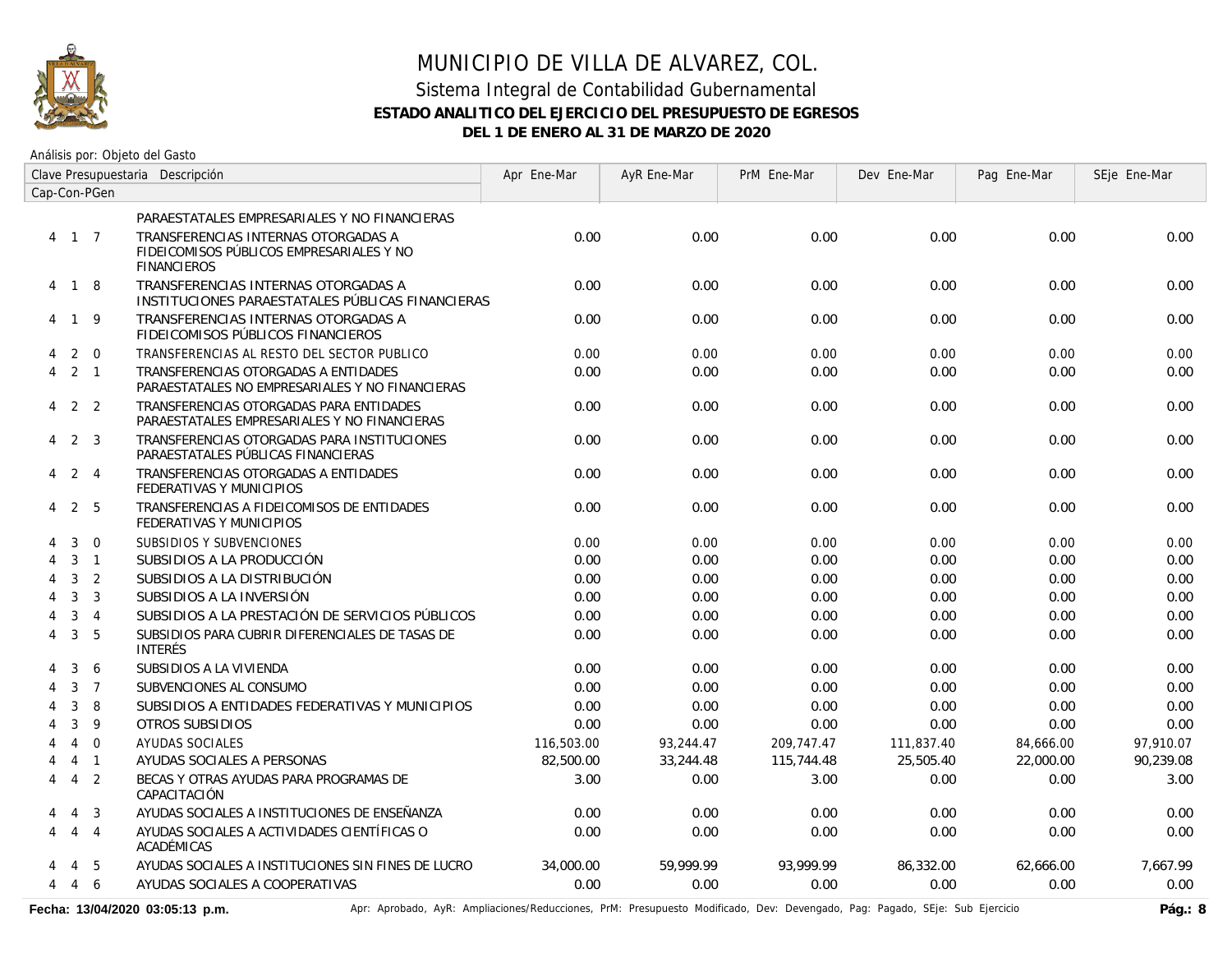

|   | Clave Presupuestaria Descripción |                  |                                                                                                                  | Apr Ene-Mar  | AyR Ene-Mar  | PrM Ene-Mar   | Dev Ene-Mar  | Pag Ene-Mar  | SEje Ene-Mar |
|---|----------------------------------|------------------|------------------------------------------------------------------------------------------------------------------|--------------|--------------|---------------|--------------|--------------|--------------|
|   |                                  | Cap-Con-PGen     |                                                                                                                  |              |              |               |              |              |              |
| 4 |                                  | 4 7              | AYUDAS SOCIALES A ENTIDADES DE INTERÉS PÚBLICO                                                                   | 0.00         | 0.00         | 0.00          | 0.00         | 0.00         | 0.00         |
| 4 | $\overline{4}$                   | 8                | AYUDAS POR DESASTRES NATURALES Y OTROS<br><b>SINIESTROS</b>                                                      | 0.00         | 0.00         | 0.00          | 0.00         | 0.00         | 0.00         |
| 4 | 5                                | $\mathbf 0$      | PENSIONES Y JUBILACIONES                                                                                         | 9,105,501.00 | 1,285,747.87 | 10,391,248.87 | 9,643,843.06 | 9,185,399.11 | 747,405.81   |
| 4 | 5                                | $\overline{1}$   | <b>PENSIONES</b>                                                                                                 | 347,598.75   | 64,752.18    | 412,350.93    | 412,350.93   | 412,350.93   | 0.00         |
| 4 | 5                                | $\overline{2}$   | <b>JUBILACIONES</b>                                                                                              | 8,757,902.25 | 1,220,995.69 | 9,978,897.94  | 9,231,492.13 | 8,773,048.18 | 747,405.81   |
|   | 5                                | 9                | OTRAS PENSIONES Y JUBILACIONES                                                                                   | 0.00         | 0.00         | 0.00          | 0.00         | 0.00         | 0.00         |
| 4 | 6                                | $\overline{0}$   | TRANSFERENCIAS A FIDEICOMISOS, MANDATOS Y OTROS<br>ANALOGOS                                                      | 0.00         | 0.00         | 0.00          | 0.00         | 0.00         | 0.00         |
| 4 | 6                                | $\overline{1}$   | TRANSFERENCIAS A FIDEICOMISOS DEL PODER<br><b>EJECUTIVO</b>                                                      | 0.00         | 0.00         | 0.00          | 0.00         | 0.00         | 0.00         |
| 4 | 6                                | $\overline{2}$   | TRANSFERENCIAS A FIDEICOMISOS DEL PODER<br>LEGISLATIVO                                                           | 0.00         | 0.00         | 0.00          | 0.00         | 0.00         | 0.00         |
|   | 6                                | 3                | TRANSFERENCIAS A FIDEICOMISOS DEL PODER JUDICIAL                                                                 | 0.00         | 0.00         | 0.00          | 0.00         | 0.00         | 0.00         |
|   | 6                                | $\overline{4}$   | TRANSFERENCIAS A FIDEICOMISOS PÚBLICOS DE<br>ENTIDADES PARAESTATALES NO EMPRESARIALES Y NO<br><b>FINANCIERAS</b> | 0.00         | 0.00         | 0.00          | 0.00         | 0.00         | 0.00         |
| 4 | 6                                | -5               | TRANSFERENCIAS A FIDEICOMISOS PÚBLICOS DE<br>ENTIDADES PARAESTATALES EMPRESARIALES Y NO<br><b>FINANCIERAS</b>    | 0.00         | 0.00         | 0.00          | 0.00         | 0.00         | 0.00         |
| 4 | 6                                | -6               | TRANSFERENCIAS A FIDEICOMISOS DE INSTITUCIONES<br>PÚBLICAS FINANCIERAS                                           | 0.00         | 0.00         | 0.00          | 0.00         | 0.00         | 0.00         |
|   | 6                                | 9                | OTRAS TRANSFERENCIAS A FIDEICOMISOS                                                                              | 0.00         | 0.00         | 0.00          | 0.00         | 0.00         | 0.00         |
| 4 | $7^{\circ}$                      | $\Omega$         | TRANSFERENCIAS A LA SEGURIDAD SOCIAL                                                                             | 0.00         | 0.00         | 0.00          | 0.00         | 0.00         | 0.00         |
|   |                                  | 7 <sub>1</sub>   | TRANSFERENCIAS POR OBLIGACIÓN DE LEY                                                                             | 0.00         | 0.00         | 0.00          | 0.00         | 0.00         | 0.00         |
|   | 8                                | $\overline{0}$   | <b>DONATIVOS</b>                                                                                                 | 0.00         | 0.00         | 0.00          | 0.00         | 0.00         | 0.00         |
|   | 8                                | $\overline{1}$   | DONATIVOS A INSTITUCIONES SIN FINES DE LUCRO                                                                     | 0.00         | 0.00         | 0.00          | 0.00         | 0.00         | 0.00         |
|   | 8                                | $\overline{2}$   | DONATIVOS A ENTIDADES FEDERATIVAS                                                                                | 0.00         | 0.00         | 0.00          | 0.00         | 0.00         | 0.00         |
|   | 8                                | 3                | DONATIVOS A FIDEICOMISOS PRIVADOS                                                                                | 0.00         | 0.00         | 0.00          | 0.00         | 0.00         | 0.00         |
| 4 | 8                                | $\overline{4}$   | DONATIVOS A FIDEICOMISOS ESTATALES                                                                               | 0.00         | 0.00         | 0.00          | 0.00         | 0.00         | 0.00         |
|   | 8                                | 5                | DONATIVOS INTERNACIONALES                                                                                        | 0.00         | 0.00         | 0.00          | 0.00         | 0.00         | 0.00         |
|   | 9                                | $\boldsymbol{0}$ | TRANSFERENCIAS AL EXTERIOR                                                                                       | 0.00         | 0.00         | 0.00          | 0.00         | 0.00         | 0.00         |
| 4 | 9                                | $\overline{1}$   | TRANSFERENCIAS PARA GOBIERNOS EXTRANJEROS                                                                        | 0.00         | 0.00         | 0.00          | 0.00         | 0.00         | 0.00         |
| 4 | 9                                | 2                | TRANSFERENCIAS PARA ORGANISMOS INTERNACIONALES                                                                   | 0.00         | 0.00         | 0.00          | 0.00         | 0.00         | 0.00         |
| 4 | 9                                | 3                | TRANSFERENCIAS PARA EL SECTOR PRIVADO EXTERNO                                                                    | 0.00         | 0.00         | 0.00          | 0.00         | 0.00         | 0.00         |
| 5 | $\Omega$                         | $\Omega$         | BIENES MUEBLES, INMUEBLES E INTANGIBLES                                                                          | 98,000.04    | 1,581,780.00 | 1,679,780.04  | 1,585,920.00 | 1,504,140.00 | 93,860.04    |
| 5 |                                  | $1 \quad 0$      | MOBILIARIO Y EQUIPO DE ADMINISTRACION                                                                            | 50,000.04    | 81,780.00    | 131,780.04    | 81.780.00    | 0.00         | 50,000.04    |
| 5 | $1\quad1$                        |                  | MUEBLES DE OFICINA Y ESTANTERÍA                                                                                  | 37,500.03    | 0.00         | 37,500.03     | 0.00         | 0.00         | 37,500.03    |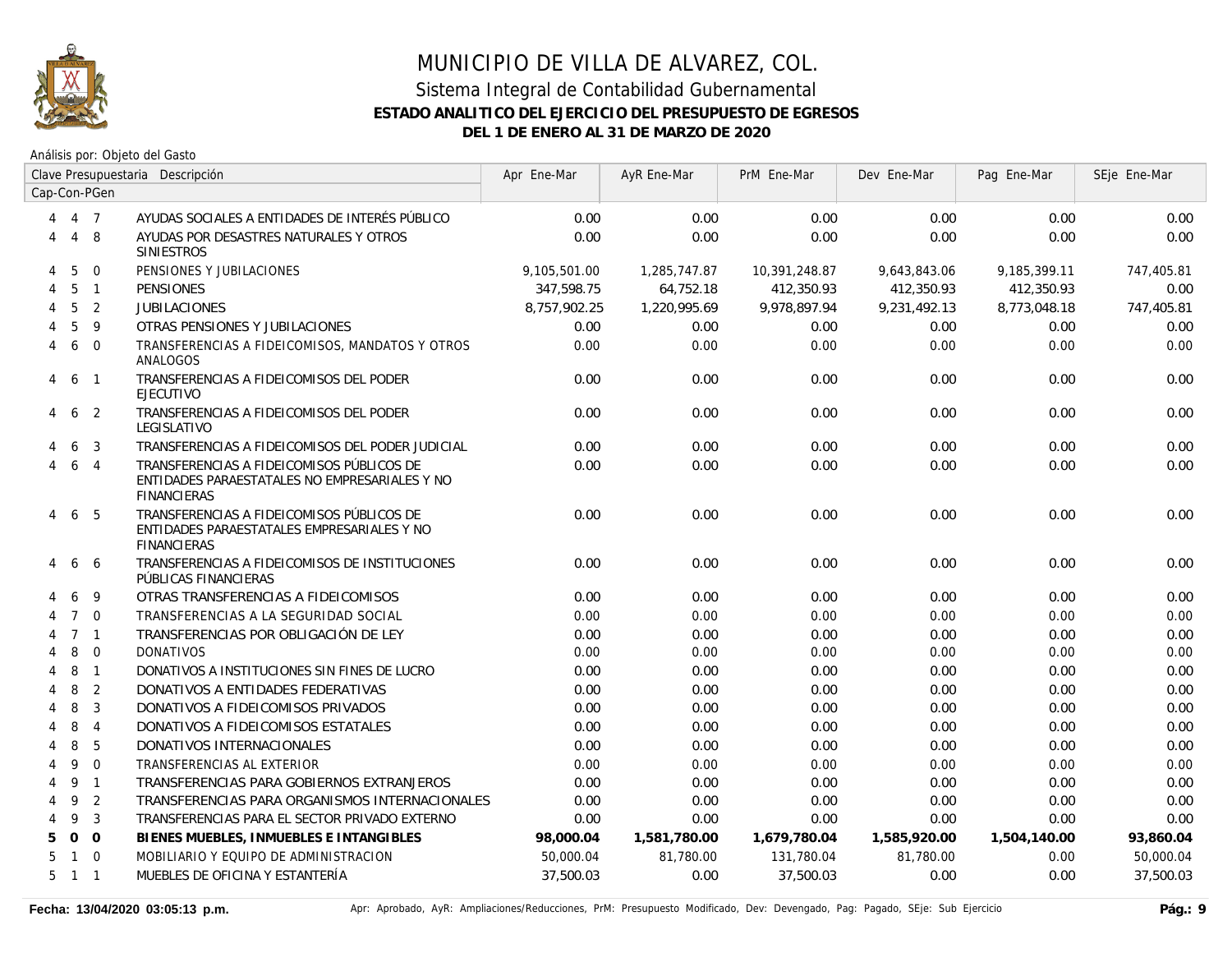

|                     | Clave Presupuestaria Descripción |                |                                                                                          | Apr Ene-Mar | AyR Ene-Mar | PrM Ene-Mar | Dev Ene-Mar | Pag Ene-Mar | SEje Ene-Mar |
|---------------------|----------------------------------|----------------|------------------------------------------------------------------------------------------|-------------|-------------|-------------|-------------|-------------|--------------|
| Cap-Con-PGen        |                                  |                |                                                                                          |             |             |             |             |             |              |
| $5 \quad 1 \quad 2$ |                                  |                | MUEBLES, EXCEPTO DE OFICINA Y ESTANTERÍA                                                 | 0.00        | 0.00        | 0.00        | 0.00        | 0.00        | 0.00         |
| 5                   |                                  | $1 \quad 3$    | BIENES ARTÍSTICOS, CULTURALES Y CIENTÍFICOS                                              | 0.00        | 0.00        | 0.00        | 0.00        | 0.00        | 0.00         |
| 5                   |                                  | $1 \quad 4$    | <b>OBJETOS DE VALOR</b>                                                                  | 0.00        | 0.00        | 0.00        | 0.00        | 0.00        | 0.00         |
| 5                   | $\mathbf{1}$                     | 5              | EQUIPO DE CÓMPUTO Y DE TECNOLOGÍAS DE LA<br><b>INFORMACIÓN</b>                           | 12,500.01   | 81,780.00   | 94,280.01   | 81,780.00   | 0.00        | 12,500.01    |
| 5                   | $\mathbf{1}$                     | 9              | OTROS MOBILIARIOS Y EQUIPOS DE ADMINISTRACIÓN                                            | 0.00        | 0.00        | 0.00        | 0.00        | 0.00        | 0.00         |
| 5                   | 2                                | $\overline{0}$ | MOBILIARIO Y EQUIPO EDUCACIONAL Y RECREATIVO                                             | 0.00        | 0.00        | 0.00        | 0.00        | 0.00        | 0.00         |
| 5                   |                                  | 2 <sub>1</sub> | EQUIPOS Y APARATOS AUDIOVISUALES                                                         | 0.00        | 0.00        | 0.00        | 0.00        | 0.00        | 0.00         |
| 5                   |                                  | 2 <sub>2</sub> | APARATOS DEPORTIVOS                                                                      | 0.00        | 0.00        | 0.00        | 0.00        | 0.00        | 0.00         |
| 5                   |                                  | 2 <sup>3</sup> | CÁMARAS FOTOGRÁFICAS Y DE VIDEO                                                          | 0.00        | 0.00        | 0.00        | 0.00        | 0.00        | 0.00         |
| 5                   |                                  | 2 <sup>9</sup> | OTRO MOBILIARIO Y EQUIPO EDUCACIONAL Y<br>RECREATIVO                                     | 0.00        | 0.00        | 0.00        | 0.00        | 0.00        | 0.00         |
| 5                   | 3                                | $\overline{0}$ | EQUIPO E INSTRUMENTAL MEDICO Y DE LABORATORIO                                            | 0.00        | 0.00        | 0.00        | 0.00        | 0.00        | 0.00         |
| 5                   |                                  | $3-1$          | EQUIPO MÉDICO Y DE LABORATORIO                                                           | 0.00        | 0.00        | 0.00        | 0.00        | 0.00        | 0.00         |
| 5                   | 3                                | 2              | INSTRUMENTAL MÉDICO Y DE LABORATORIO                                                     | 0.00        | 0.00        | 0.00        | 0.00        | 0.00        | 0.00         |
| 5                   | $\overline{4}$                   | $\Omega$       | VEHICULOS Y EQUIPO DE TRANSPORTE                                                         | 0.00        | 0.00        | 0.00        | 0.00        | 0.00        | 0.00         |
| 5<br>$\overline{4}$ |                                  | $\overline{1}$ | AUTOMOVILES Y EQUIPO TERRESTRE                                                           | 0.00        | 0.00        | 0.00        | 0.00        | 0.00        | 0.00         |
| 5<br>$\overline{4}$ |                                  | $\overline{2}$ | CARROCERÍAS Y REMOLQUES                                                                  | 0.00        | 0.00        | 0.00        | 0.00        | 0.00        | 0.00         |
| 5<br>$\overline{4}$ |                                  | 3              | EQUIPO AEROESPACIAL                                                                      | 0.00        | 0.00        | 0.00        | 0.00        | 0.00        | 0.00         |
| 5<br>$\overline{4}$ |                                  | $\overline{4}$ | EQUIPO FERROVIARIO                                                                       | 0.00        | 0.00        | 0.00        | 0.00        | 0.00        | 0.00         |
| 5<br>$\overline{4}$ |                                  | 5              | <b>EMBARCACIONES</b>                                                                     | 0.00        | 0.00        | 0.00        | 0.00        | 0.00        | 0.00         |
| 5<br>$\overline{4}$ |                                  | 9              | OTROS EQUIPOS DE TRANSPORTE                                                              | 0.00        | 0.00        | 0.00        | 0.00        | 0.00        | 0.00         |
| 5                   | 5                                | $\mathbf 0$    | EQUIPO DE DEFENSA Y SEGURIDAD                                                            | 0.00        | 0.00        | 0.00        | 0.00        | 0.00        | 0.00         |
| 5                   | 5                                | $\mathbf{1}$   | EQUIPO DE DEFENSA Y SEGURIDAD                                                            | 0.00        | 0.00        | 0.00        | 0.00        | 0.00        | 0.00         |
| 5                   | 6                                | $\mathbf 0$    | MAQUINARIA, OTROS EQUIPOS Y HERRAMIENTAS                                                 | 48,000.00   | 0.00        | 48,000.00   | 4,140.00    | 4,140.00    | 43,860.00    |
| 5                   | 6                                | $\mathbf{1}$   | MAQUINARIA Y EQUIPO AGROPECUARIO                                                         | 0.00        | 0.00        | 0.00        | 0.00        | 0.00        | 0.00         |
| 5                   | 6                                | 2              | MAQUINARIA Y EQUIPO INDUSTRIAL                                                           | 0.00        | 0.00        | 0.00        | 0.00        | 0.00        | 0.00         |
| 5                   | 6                                | 3              | MAQUINARIA Y EQUIPO DE CONSTRUCCIÓN                                                      | 0.00        | 0.00        | 0.00        | 0.00        | 0.00        | 0.00         |
| 5                   | 6                                | $\overline{4}$ | SISTEMAS DE AIRE ACONDICIONADO, CALEFACCIÓN Y DE<br>REFRIGERACIÓN INDUSTRIAL Y COMERCIAL | 0.00        | 0.00        | 0.00        | 0.00        | 0.00        | 0.00         |
| 5                   | 6                                | 5              | EQUIPO DE COMUNICACIÓN Y TELECOMUNICACIÓN                                                | 0.00        | 0.00        | 0.00        | 0.00        | 0.00        | 0.00         |
| 5                   | 6                                | 6              | EQUIPOS DE GENERACIÓN ELÉCTRICA, APARATOS Y<br>ACCESORIOS ELÉCTRICOS                     | 0.00        | 0.00        | 0.00        | 0.00        | 0.00        | 0.00         |
| 5                   | 6                                | $\overline{7}$ | HERRAMIENTAS Y MÁQUINAS-HERRAMIENTA                                                      | 48,000.00   | 0.00        | 48,000.00   | 4,140.00    | 4,140.00    | 43,860.00    |
| 5                   | 6                                | $\overline{9}$ | OTROS EQUIPOS                                                                            | 0.00        | 0.00        | 0.00        | 0.00        | 0.00        | 0.00         |
| 5                   |                                  | $7\quad$ 0     | <b>ACTIVOS BIOLOGICOS</b>                                                                | 0.00        | 0.00        | 0.00        | 0.00        | 0.00        | 0.00         |
| 7 <sub>1</sub><br>5 |                                  |                | <b>BOVINOS</b>                                                                           | 0.00        | 0.00        | 0.00        | 0.00        | 0.00        | 0.00         |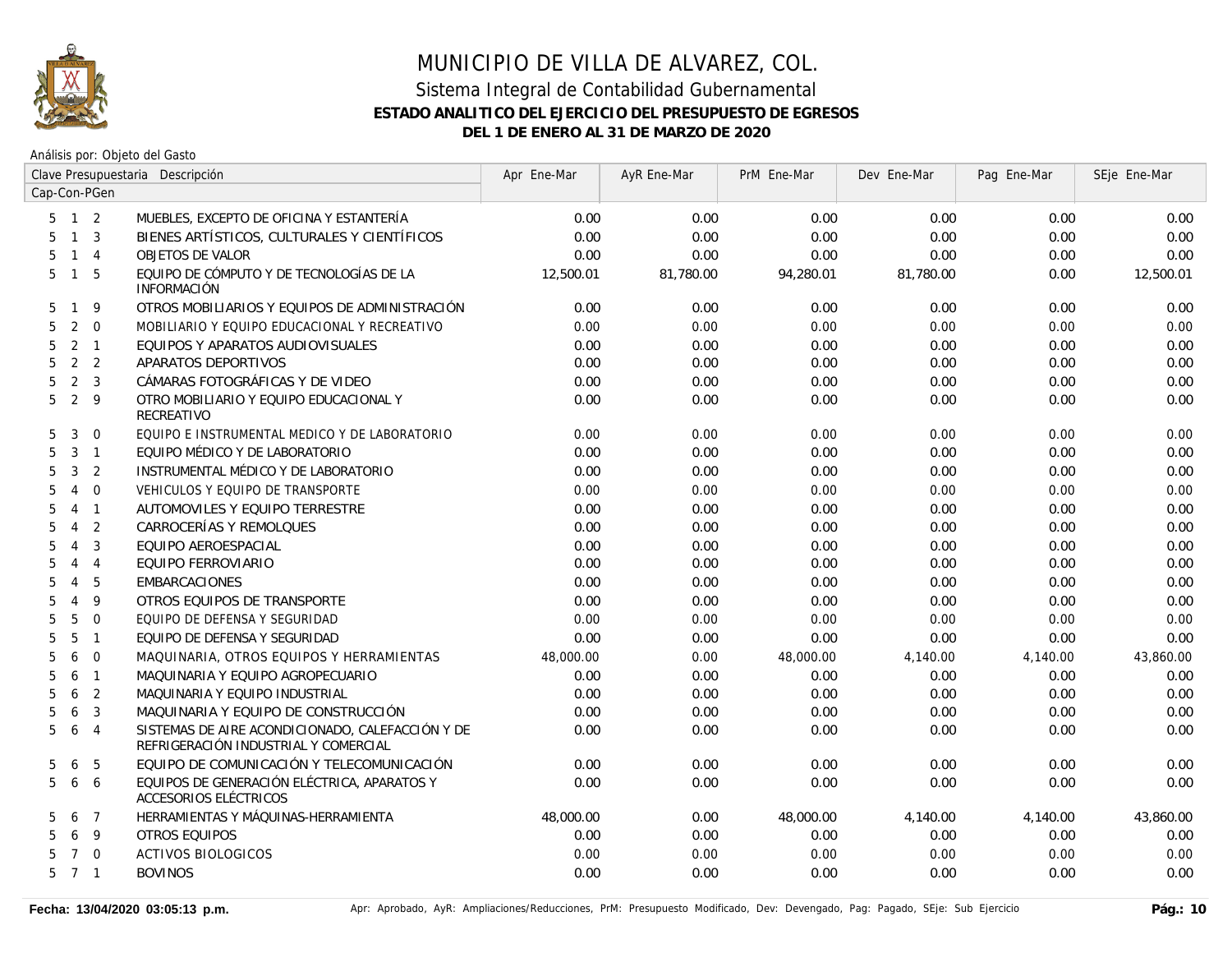

Análisis por: Objeto del Gasto

|                  | Clave Presupuestaria Descripción |                | Apr Ene-Mar                                                                                                  | AyR Ene-Mar  | PrM Ene-Mar  | Dev Ene-Mar  | Pag Ene-Mar  | SEje Ene-Mar |              |
|------------------|----------------------------------|----------------|--------------------------------------------------------------------------------------------------------------|--------------|--------------|--------------|--------------|--------------|--------------|
| Cap-Con-PGen     |                                  |                |                                                                                                              |              |              |              |              |              |              |
| 5                |                                  | 7 <sup>2</sup> | <b>PORCINOS</b>                                                                                              | 0.00         | 0.00         | 0.00         | 0.00         | 0.00         | 0.00         |
| 5                | $\overline{7}$                   | 3              | <b>AVES</b>                                                                                                  | 0.00         | 0.00         | 0.00         | 0.00         | 0.00         | 0.00         |
| 5                | $7^{\circ}$                      | $\overline{4}$ | <b>OVINOS Y CAPRINOS</b>                                                                                     | 0.00         | 0.00         | 0.00         | 0.00         | 0.00         | 0.00         |
| 5                | $7\overline{ }$                  | 5              | PECES Y ACUICULTURA                                                                                          | 0.00         | 0.00         | 0.00         | 0.00         | 0.00         | 0.00         |
| 5                |                                  | 7 6            | <b>EQUINOS</b>                                                                                               | 0.00         | 0.00         | 0.00         | 0.00         | 0.00         | 0.00         |
| 5                | $7^{\circ}$                      | $\overline{7}$ | ESPECIES MENORES Y DE ZOOLÓGICO                                                                              | 0.00         | 0.00         | 0.00         | 0.00         | 0.00         | 0.00         |
| 5                | $\overline{7}$                   | 8              | ARBOLES Y PLANTAS                                                                                            | 0.00         | 0.00         | 0.00         | 0.00         | 0.00         | 0.00         |
| 5                | $7^{\circ}$                      | 9              | OTROS ACTIVOS BIOLÓGICOS                                                                                     | 0.00         | 0.00         | 0.00         | 0.00         | 0.00         | 0.00         |
| 5                | 8                                | $\mathbf 0$    | <b>BIENES INMUEBLES</b>                                                                                      | 0.00         | 1,500,000.00 | 1,500,000.00 | 1,500,000.00 | 1,500,000.00 | 0.00         |
| 5                | 8                                | $\overline{1}$ | <b>TERRENOS</b>                                                                                              | 0.00         | 0.00         | 0.00         | 0.00         | 0.00         | 0.00         |
| 5                | 8                                | 2              | <b>VIVIENDAS</b>                                                                                             | 0.00         | 0.00         | 0.00         | 0.00         | 0.00         | 0.00         |
| 5                | 8                                | 3              | EDIFICIOS NO RESIDENCIALES                                                                                   | 0.00         | 1,500,000.00 | 1,500,000.00 | 1,500,000.00 | 1,500,000.00 | 0.00         |
| 5                | 8                                | 9              | <b>OTROS BIENES INMUEBLES</b>                                                                                | 0.00         | 0.00         | 0.00         | 0.00         | 0.00         | 0.00         |
| 5                | 9                                | $\Omega$       | <b>ACTIVOS INTANGIBLES</b>                                                                                   | 0.00         | 0.00         | 0.00         | 0.00         | 0.00         | 0.00         |
| 5                | 9                                | $\overline{1}$ | <b>SOFTWARE</b>                                                                                              | 0.00         | 0.00         | 0.00         | 0.00         | 0.00         | 0.00         |
| 5                | 9                                | 2              | <b>PATENTES</b>                                                                                              | 0.00         | 0.00         | 0.00         | 0.00         | 0.00         | 0.00         |
| 5                | 9                                | 3              | <b>MARCAS</b>                                                                                                | 0.00         | 0.00         | 0.00         | 0.00         | 0.00         | 0.00         |
| 5                | 9                                | $\overline{4}$ | <b>DERECHOS</b>                                                                                              | 0.00         | 0.00         | 0.00         | 0.00         | 0.00         | 0.00         |
| 5                | 9                                | 5              | CONCESIONES                                                                                                  | 0.00         | 0.00         | 0.00         | 0.00         | 0.00         | 0.00         |
| 5                | 9                                | 6              | <b>FRANQUICIAS</b>                                                                                           | 0.00         | 0.00         | 0.00         | 0.00         | 0.00         | 0.00         |
| 5.               | 9                                | $\overline{7}$ | LICENCIAS INFORMÁTICAS E INTELECTUALES                                                                       | 0.00         | 0.00         | 0.00         | 0.00         | 0.00         | 0.00         |
| 5                | 9                                | 8              | LICENCIAS INDUSTRIALES, COMERCIALES Y OTRAS                                                                  | 0.00         | 0.00         | 0.00         | 0.00         | 0.00         | 0.00         |
| 5                | 9                                | 9              | OTROS ACTIVOS INTANGIBLES                                                                                    | 0.00         | 0.00         | 0.00         | 0.00         | 0.00         | 0.00         |
| $\mathbf 0$<br>6 |                                  | $\mathbf 0$    | <b>INVERSION PUBLICA</b>                                                                                     | 4,402,024.74 | 0.00         | 4,402,024.74 | 0.00         | 0.00         | 4,402,024.74 |
| 6                | $\mathbf{1}$                     | $\mathbf 0$    | OBRA PUBLICA EN BIENES DE DOMINIO PUBLICO                                                                    | 4,402,024.74 | 0.00         | 4,402,024.74 | 0.00         | 0.00         | 4,402,024.74 |
| 6                |                                  | $1 \quad 1$    | EDIFICACIÓN HABITACIONAL                                                                                     | 0.00         | 0.00         | 0.00         | 0.00         | 0.00         | 0.00         |
| 6                | $\mathbf{1}$                     | 2              | EDIFICACIÓN NO HABITACIONAL                                                                                  | 0.00         | 0.00         | 0.00         | 0.00         | 0.00         | 0.00         |
| 6                | $\mathbf{1}$                     | 3              | CONSTRUCCIÓN DE OBRAS PARA EL ABASTECIMIENTO DE<br>AGUA, PETRÓLEO, GAS, ELECTRICIDAD Y<br>TELECOMUNICACIONES | 0.00         | 0.00         | 0.00         | 0.00         | 0.00         | 0.00         |
| 6                | $\mathbf{1}$                     | $\overline{4}$ | DIVISIÓN DE TERRENOS Y CONSTRUCCIÓN DE OBRAS DE<br>URBANIZACIÓN                                              | 4,402,024.74 | 0.00         | 4,402,024.74 | 0.00         | 0.00         | 4,402,024.74 |
| 6                | $\mathbf{1}$                     | 5              | CONSTRUCCIÓN DE VÍAS DE COMUNICACIÓN                                                                         | 0.00         | 0.00         | 0.00         | 0.00         | 0.00         | 0.00         |
| 6                |                                  | $1\quad6$      | OTRAS CONSTRUCCIONES DE INGENIERÍA CIVIL U OBRA<br>PESADA                                                    | 0.00         | 0.00         | 0.00         | 0.00         | 0.00         | 0.00         |
| 6                |                                  | $1 \quad 7$    | INSTALACIONES Y EQUIPAMIENTO EN CONSTRUCCIONES                                                               | 0.00         | 0.00         | 0.00         | 0.00         | 0.00         | 0.00         |
| 6                |                                  | $1 \quad 9$    | TRABAJOS DE ACABADOS EN EDIFICACIONES Y OTROS<br>TRABAJOS ESPECIALIZADOS                                     | 0.00         | 0.00         | 0.00         | 0.00         | 0.00         | 0.00         |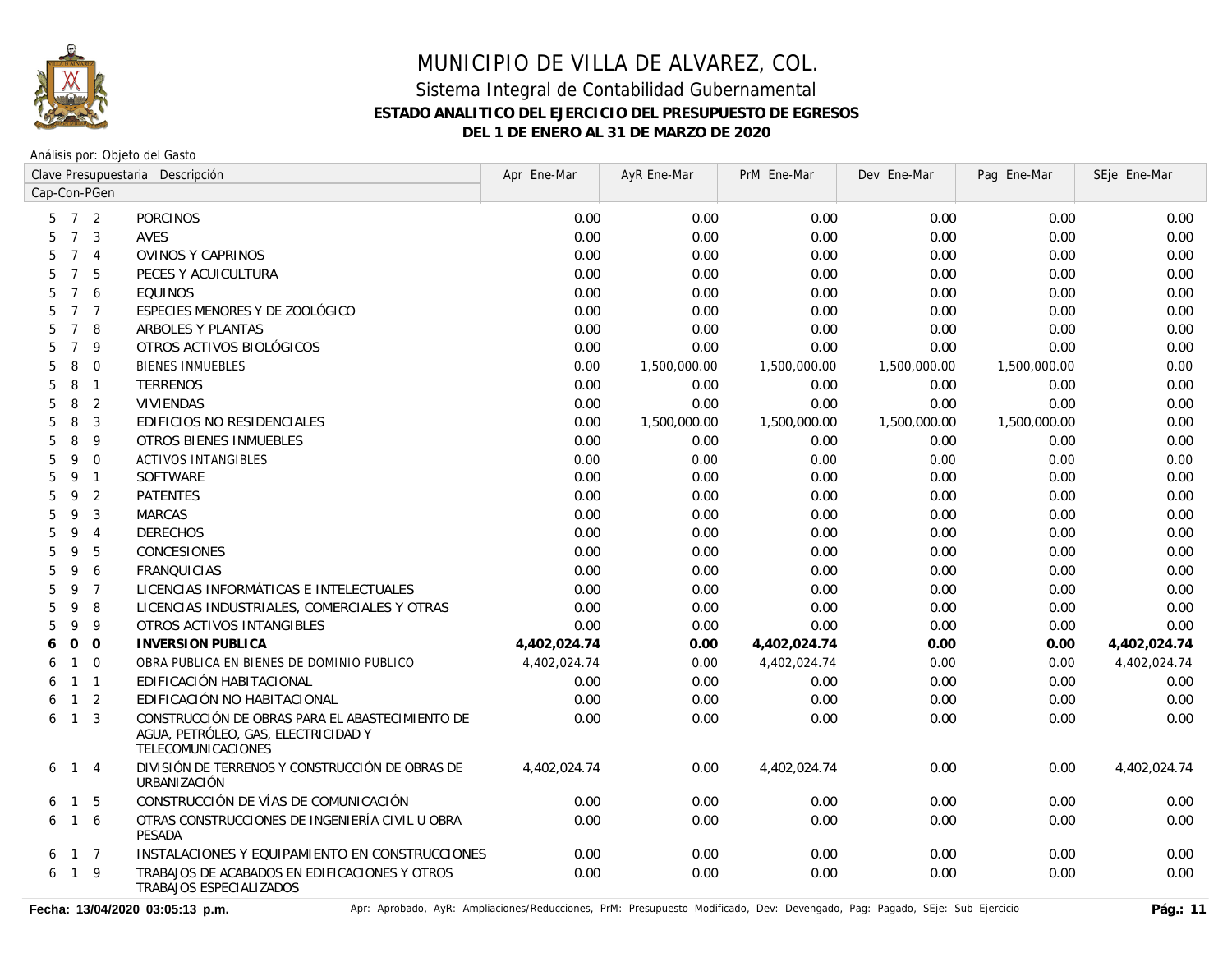

Análisis por: Objeto del Gasto

|   | Clave Presupuestaria Descripción |                | Apr Ene-Mar                                                                                                                              | AyR Ene-Mar  | PrM Ene-Mar | Dev Ene-Mar  | Pag Ene-Mar | SEje Ene-Mar |              |
|---|----------------------------------|----------------|------------------------------------------------------------------------------------------------------------------------------------------|--------------|-------------|--------------|-------------|--------------|--------------|
|   |                                  | Cap-Con-PGen   |                                                                                                                                          |              |             |              |             |              |              |
|   | 620                              |                | OBRA PUBLICA EN BIENES PROPIOS                                                                                                           | 0.00         | 0.00        | 0.00         | 0.00        | 0.00         | 0.00         |
| 6 | $2 \quad 1$                      |                | EDIFICACIÓN HABITACIONAL                                                                                                                 | 0.00         | 0.00        | 0.00         | 0.00        | 0.00         | 0.00         |
| 6 | 2 <sub>2</sub>                   |                | EDIFICACIÓN NO HABITACIONAL                                                                                                              | 0.00         | 0.00        | 0.00         | 0.00        | 0.00         | 0.00         |
| 6 | 2 <sup>3</sup>                   |                | CONSTRUCCIÓN DE OBRAS PARA EL ABASTECIMIENTO DE<br>AGUA, PETRÓLEO, GAS, ELECTRICIDAD Y<br><b>TELECOMUNICACIONES</b>                      | 0.00         | 0.00        | 0.00         | 0.00        | 0.00         | 0.00         |
| 6 | 2 4                              |                | DIVISIÓN DE TERRENOS Y CONSTRUCCIÓN DE OBRAS DE<br>URBANIZACIÓN                                                                          | 0.00         | 0.00        | 0.00         | 0.00        | 0.00         | 0.00         |
| 6 |                                  | 2 <sub>5</sub> | CONSTRUCCIÓN DE VÍAS DE COMUNICACIÓN                                                                                                     | 0.00         | 0.00        | 0.00         | 0.00        | 0.00         | 0.00         |
| 6 |                                  | $2\quad 6$     | OTRAS CONSTRUCCIONES DE INGENIERÍA CIVIL U OBRA<br><b>PESADA</b>                                                                         | 0.00         | 0.00        | 0.00         | 0.00        | 0.00         | 0.00         |
| 6 | $2 \overline{7}$                 |                | INSTALACIONES Y EQUIPAMIENTO EN CONSTRUCCIONES                                                                                           | 0.00         | 0.00        | 0.00         | 0.00        | 0.00         | 0.00         |
| 6 | $2 \quad 9$                      |                | TRABAJOS DE ACABADOS EN EDIFICACIONES Y OTROS<br>TRABAJOS ESPECIALIZADOS                                                                 | 0.00         | 0.00        | 0.00         | 0.00        | 0.00         | 0.00         |
| 6 | 3                                | $\overline{0}$ | PROYECTOS PRODUCTIVOS Y ACCIONES DE FOMENTO                                                                                              | 0.00         | 0.00        | 0.00         | 0.00        | 0.00         | 0.00         |
| 6 | $3 \quad 1$                      |                | ESTUDIOS, FORMULACIÓN Y EVALUACIÓN DE PROYECTOS<br>PRODUCTIVOS NO INCLUIDOS EN CONCEPTOS<br>ANTERIORES DE ESTE CAPÍTULO                  | 0.00         | 0.00        | 0.00         | 0.00        | 0.00         | 0.00         |
| 6 | 3 <sup>2</sup>                   |                | EJECUCIÓN DE PROYECTOS PRODUCTIVOS NO INCLUIDOS<br>EN CONCEPTOS ANTERIORES DE ESTE CAPÍTULO                                              | 0.00         | 0.00        | 0.00         | 0.00        | 0.00         | 0.00         |
| 7 | $0\quad 0$                       |                | INVERSIONES FINANCIERAS Y OTRAS PROVISIONES                                                                                              | 1,250,000.01 | 0.00        | 1,250,000.01 | 0.00        | 0.00         | 1,250,000.01 |
|   | $7\quad1\quad0$                  |                | INVERSIONES PARA EL FOMENTO DE ACTIVIDADES<br><b>PRODUCTIVAS</b>                                                                         | 0.00         | 0.00        | 0.00         | 0.00        | 0.00         | 0.00         |
|   | $7 \quad 1 \quad 1$              |                | CRÉDITOS OTORGADOS POR ENTIDADES FEDERATIVAS Y<br>MUNICIPIOS AL SECTOR SOCIAL Y PRIVADO PARA EL<br>FOMENTO DE ACTIVIDADES PRODUCTIVAS    | 0.00         | 0.00        | 0.00         | 0.00        | 0.00         | 0.00         |
|   | $7 \quad 1 \quad 2$              |                | CRÉDITOS OTORGADOS POR LAS ENTIDADES<br>FEDERATIVAS A MUNICIPIOS PARA EL FOMENTO DE<br>ACTIVIDADES PRODUCTIVAS                           | 0.00         | 0.00        | 0.00         | 0.00        | 0.00         | 0.00         |
|   | $7 2 0$                          |                | ACCIONES Y PARTICIPACIONES DE CAPITAL                                                                                                    | 0.00         | 0.00        | 0.00         | 0.00        | 0.00         | 0.00         |
|   | $7 \quad 2 \quad 1$              |                | ACCIONES Y PARTICIPACIONES DE CAPITAL EN<br>ENTIDADES PARAESTATALES NO EMPRESARIALES Y NO<br>FINANCIERAS CON FINES DE POLÍTICA ECONÓMICA | 0.00         | 0.00        | 0.00         | 0.00        | 0.00         | 0.00         |
|   | 722                              |                | ACCIONES Y PARTICIPACIONES DE CAPITAL EN<br>ENTIDADES PARAESTATALES EMPRESARIALES Y NO<br>FINANCIERAS CON FINES DE POLÍTICA ECONÓMICA    | 0.00         | 0.00        | 0.00         | 0.00        | 0.00         | 0.00         |
|   | $7\quad 2\quad 3$                |                | ACCIONES Y PARTICIPACIONES DE CAPITAL EN<br>INSTITUCIONES PARAESTATALES PÚBLICAS FINANCIERAS<br>CON FINES DE POLÍTICA ECONÓMICA          | 0.00         | 0.00        | 0.00         | 0.00        | 0.00         | 0.00         |
|   | 724                              |                | ACCIONES Y PARTICIPACIONES DE CAPITAL EN EL                                                                                              | 0.00         | 0.00        | 0.00         | 0.00        | 0.00         | 0.00         |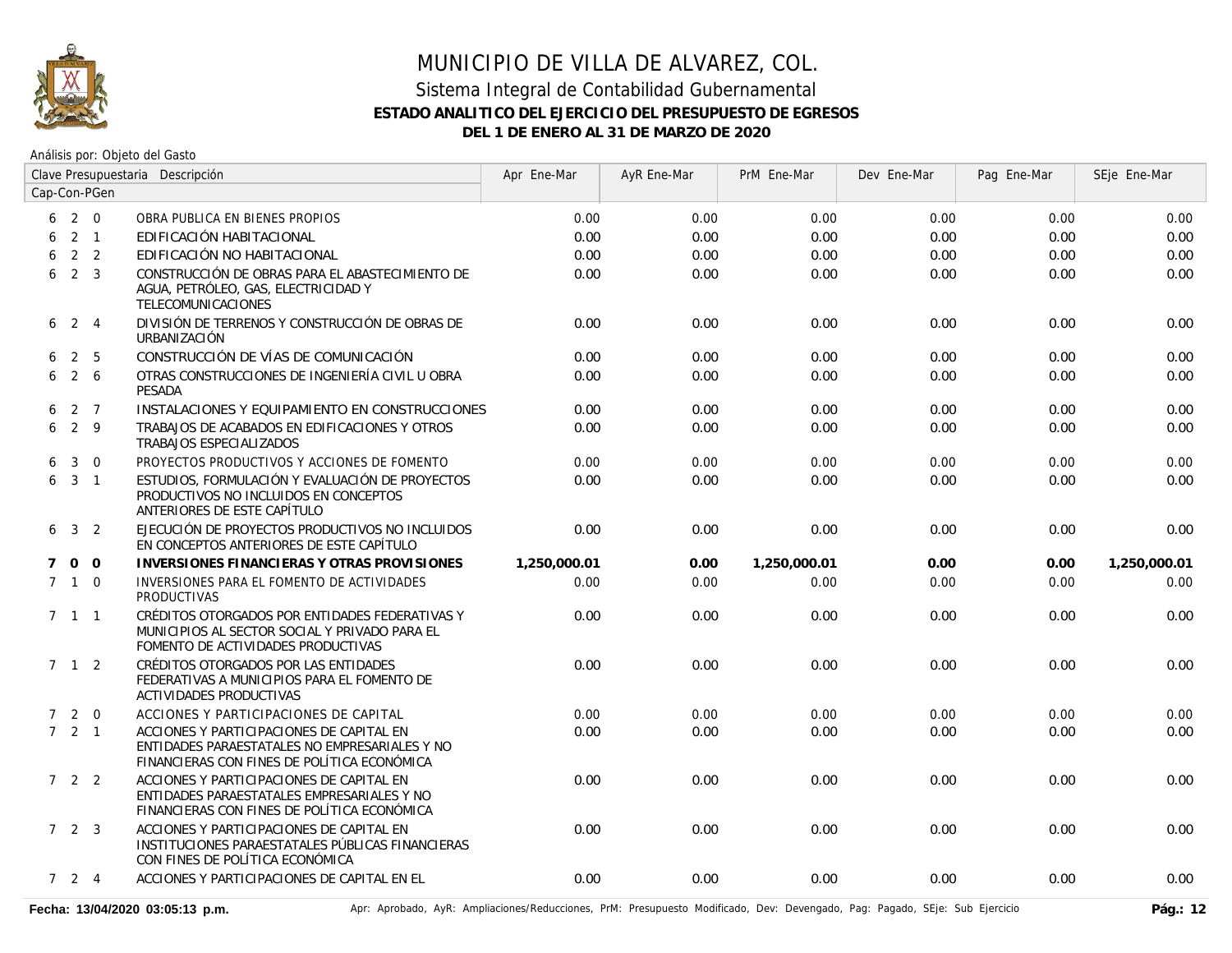

Análisis por: Objeto del Gasto

| Clave Presupuestaria Descripción |                     |                |                                                                                                                          | Apr Ene-Mar | AyR Ene-Mar | PrM Ene-Mar | Dev Ene-Mar | Pag Ene-Mar | SEje Ene-Mar |
|----------------------------------|---------------------|----------------|--------------------------------------------------------------------------------------------------------------------------|-------------|-------------|-------------|-------------|-------------|--------------|
| Cap-Con-PGen                     |                     |                |                                                                                                                          |             |             |             |             |             |              |
|                                  |                     |                | SECTOR PRIVADO CON FINES DE POLÍTICA ECONÓMICA                                                                           |             |             |             |             |             |              |
|                                  | 725                 |                | ACCIONES Y PARTICIPACIONES DE CAPITAL EN<br>ORGANISMOS INTERNACIONALES CON FINES DE<br>POLÍTICA ECONÓMICA                | 0.00        | 0.00        | 0.00        | 0.00        | 0.00        | 0.00         |
|                                  | 726                 |                | ACCIONES Y PARTICIPACIONES DE CAPITAL EN EL<br>SECTOR EXTERNO CON FINES DE POLÍTICA ECONÓMICA                            | 0.00        | 0.00        | 0.00        | 0.00        | 0.00        | 0.00         |
|                                  | $727$               |                | ACCIONES Y PARTICIPACIONES DE CAPITAL EN EL<br>SECTOR PÚBLICO CON FINES DE GESTIÓN DE LIQUIDEZ                           | 0.00        | 0.00        | 0.00        | 0.00        | 0.00        | 0.00         |
|                                  | 728                 |                | ACCIONES Y PARTICIPACIONES DE CAPITAL EN EL<br>SECTOR PRIVADO CON FINES DE GESTIÓN DE LIQUIDEZ                           | 0.00        | 0.00        | 0.00        | 0.00        | 0.00        | 0.00         |
|                                  | 729                 |                | ACCIONES Y PARTICIPACIONES DE CAPITAL EN EL<br>SECTOR EXTERNO CON FINES DE GESTIÓN DE LIQUIDEZ                           | 0.00        | 0.00        | 0.00        | 0.00        | 0.00        | 0.00         |
| $7^{\circ}$                      | $\mathbf{3}$        | $\Omega$       | COMPRA DE TITULOS Y VALORES                                                                                              | 0.00        | 0.00        | 0.00        | 0.00        | 0.00        | 0.00         |
| $7^{\circ}$                      |                     | $3 \quad 1$    | <b>BONOS</b>                                                                                                             | 0.00        | 0.00        | 0.00        | 0.00        | 0.00        | 0.00         |
|                                  | $7 \quad 3 \quad 2$ |                | VALORES REPRESENTATIVOS DE DEUDA ADQUIRIDOS<br>CON FINES DE POLÍTICA ECONÓMICA                                           | 0.00        | 0.00        | 0.00        | 0.00        | 0.00        | 0.00         |
|                                  | 7 <sup>3</sup>      | -3             | VALORES REPRESENTATIVOS DE DEUDA ADQUIRIDOS<br>CON FINES DE GESTIÓN DE LIQUIDEZ                                          | 0.00        | 0.00        | 0.00        | 0.00        | 0.00        | 0.00         |
|                                  | 7 <sup>3</sup>      | $\overline{4}$ | OBLIGACIONES NEGOCIABLES ADQUIRIDAS CON FINES DE<br>POLÍTICA ECONÓMICA                                                   | 0.00        | 0.00        | 0.00        | 0.00        | 0.00        | 0.00         |
|                                  | $\mathbf{3}$<br>7   | 5              | OBLIGACIONES NEGOCIABLES ADQUIRIDAS CON FINES DE<br>GESTIÓN DE LIQUIDEZ                                                  | 0.00        | 0.00        | 0.00        | 0.00        | 0.00        | 0.00         |
| $7^{\circ}$                      | 3                   | 9              | <b>OTROS VALORES</b>                                                                                                     | 0.00        | 0.00        | 0.00        | 0.00        | 0.00        | 0.00         |
| $\mathcal{I}$                    | $\overline{4}$      | $\overline{0}$ | <b>CONCESION DE PRESTAMOS</b>                                                                                            | 0.00        | 0.00        | 0.00        | 0.00        | 0.00        | 0.00         |
|                                  | 741                 |                | CONCESIÓN DE PRÉSTAMOS A ENTIDADES<br>PARAESTATALES NO EMPRESARIALES Y NO FINANCIERAS<br>CON FINES DE POLÍTICA ECONÓMICA | 0.00        | 0.00        | 0.00        | 0.00        | 0.00        | 0.00         |
| $7^{\circ}$                      |                     | $4\quad 2$     | CONCESIÓN DE PRÉSTAMOS A ENTIDADES<br>PARAESTATALES EMPRESARIALES Y NO FINANCIERAS<br>CON FINES DE POLÍTICA ECONÓMICA    | 0.00        | 0.00        | 0.00        | 0.00        | 0.00        | 0.00         |
|                                  | 743                 |                | CONCESIÓN DE PRÉSTAMOS A INSTITUCIONES<br>PARAESTATALES PÚBLICAS FINANCIERAS CON FINES DE<br>POLÍTICA ECONÓMICA          | 0.00        | 0.00        | 0.00        | 0.00        | 0.00        | 0.00         |
| $7^{\circ}$                      | 4                   | $\overline{4}$ | CONCESIÓN DE PRÉSTAMOS A ENTIDADES FEDERATIVAS<br>Y MUNICIPIOS CON FINES DE POLÍTICA ECONÓMICA                           | 0.00        | 0.00        | 0.00        | 0.00        | 0.00        | 0.00         |
|                                  | 7                   | 4 5            | CONCESIÓN DE PRÉSTAMOS AL SECTOR PRIVADO CON<br>FINES DE POLÍTICA ECONÓMICA                                              | 0.00        | 0.00        | 0.00        | 0.00        | 0.00        | 0.00         |
| $7^{\circ}$                      |                     | 4 6            | CONCESIÓN DE PRÉSTAMOS AL SECTOR EXTERNO CON<br>FINES DE POLÍTICA ECONÓMICA                                              | 0.00        | 0.00        | 0.00        | 0.00        | 0.00        | 0.00         |
|                                  | 7 4 7               |                | CONCESIÓN DE PRÉSTAMOS AL SECTOR PÚBLICO CON                                                                             | 0.00        | 0.00        | 0.00        | 0.00        | 0.00        | 0.00         |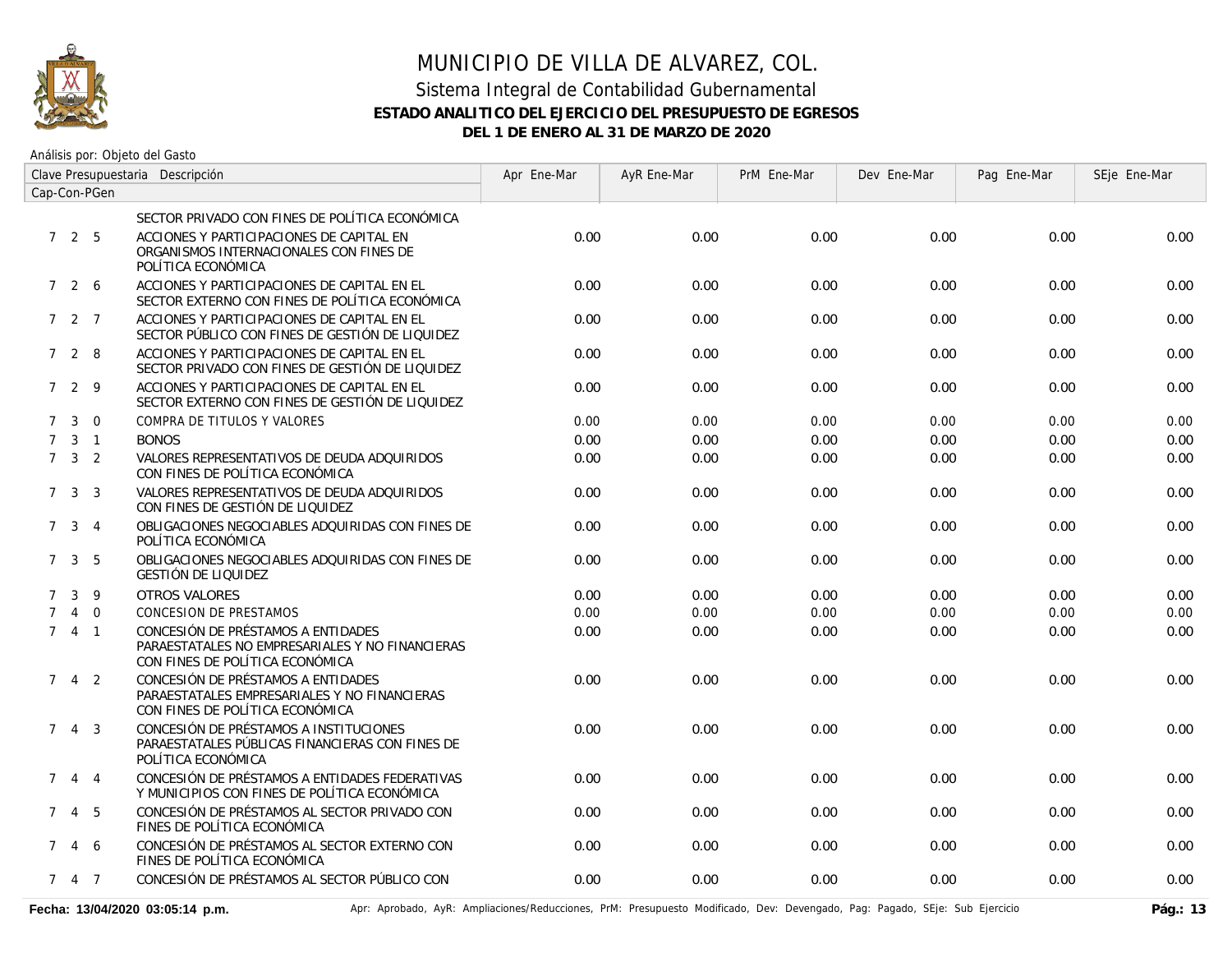

| Clave Presupuestaria Descripción |                   |                |                                                                              | Apr Ene-Mar  | AyR Ene-Mar | PrM Ene-Mar  | Dev Ene-Mar | Pag Ene-Mar | SEje Ene-Mar |
|----------------------------------|-------------------|----------------|------------------------------------------------------------------------------|--------------|-------------|--------------|-------------|-------------|--------------|
|                                  |                   | Cap-Con-PGen   |                                                                              |              |             |              |             |             |              |
|                                  |                   |                | FINES DE GESTIÓN DE LIQUIDEZ                                                 |              |             |              |             |             |              |
| $7^{\circ}$                      |                   | 4 8            | CONCESIÓN DE PRÉSTAMOS AL SECTOR PRIVADO CON<br>FINES DE GESTIÓN DE LIQUIDEZ | 0.00         | 0.00        | 0.00         | 0.00        | 0.00        | 0.00         |
| 7                                | 4                 | - 9            | CONCESIÓN DE PRÉSTAMOS AL SECTOR EXTERNO CON<br>FINES DE GESTIÓN DE LIQUIDEZ | 0.00         | 0.00        | 0.00         | 0.00        | 0.00        | 0.00         |
|                                  | $7\quad 5\quad 0$ |                | INVERSIONES EN FIDEICOMISOS, MANDATOS Y OTROS<br>ANALOGOS                    | 0.00         | 0.00        | 0.00         | 0.00        | 0.00        | 0.00         |
|                                  | 7 <sub>5</sub>    | $\overline{1}$ | INVERSIONES EN FIDEICOMISOS DEL PODER EJECUTIVO                              | 0.00         | 0.00        | 0.00         | 0.00        | 0.00        | 0.00         |
| $7^{\circ}$                      | 5                 | 2              | INVERSIONES EN FIDEICOMISOS DEL PODER LEGISLATIVO                            | 0.00         | 0.00        | 0.00         | 0.00        | 0.00        | 0.00         |
| $7^{\circ}$                      | 5                 | 3              | INVERSIONES EN FIDEICOMISOS DEL PODER JUDICIAL                               | 0.00         | 0.00        | 0.00         | 0.00        | 0.00        | 0.00         |
| $7^{\circ}$                      | $5\overline{)}$   | $\overline{4}$ | INVERSIONES EN FIDEICOMISOS PÚBLICOS NO<br>EMPRESARIALES Y NO FINANCIEROS    | 0.00         | 0.00        | 0.00         | 0.00        | 0.00        | 0.00         |
|                                  | 7 <sub>5</sub>    | -5             | INVERSIONES EN FIDEICOMISOS PÚBLICOS<br>EMPRESARIALES Y NO FINANCIEROS       | 0.00         | 0.00        | 0.00         | 0.00        | 0.00        | 0.00         |
| $\mathcal{I}$                    | 5                 | 6              | INVERSIONES EN FIDEICOMISOS PÚBLICOS FINANCIEROS                             | 0.00         | 0.00        | 0.00         | 0.00        | 0.00        | 0.00         |
| $7^{\circ}$                      | 5                 | $\overline{7}$ | INVERSIONES EN FIDEICOMISOS DE ENTIDADES<br><b>FEDERATIVAS</b>               | 0.00         | 0.00        | 0.00         | 0.00        | 0.00        | 0.00         |
| $\mathcal{I}$                    | 5                 | 8              | INVERSIONES EN FIDEICOMISOS DE MUNICIPIOS                                    | 0.00         | 0.00        | 0.00         | 0.00        | 0.00        | 0.00         |
| $\overline{7}$                   | 5                 | 9              | OTRAS INVERSIONES EN FIDEICOMISOS                                            | 0.00         | 0.00        | 0.00         | 0.00        | 0.00        | 0.00         |
| $\overline{7}$                   | 6                 | $\mathbf 0$    | OTRAS INVERSIONES FINANCIERAS                                                | 0.00         | 0.00        | 0.00         | 0.00        | 0.00        | 0.00         |
| $\overline{7}$                   | 6                 | $\overline{1}$ | DEPÓSITOS A LARGO PLAZO EN MONEDA NACIONAL                                   | 0.00         | 0.00        | 0.00         | 0.00        | 0.00        | 0.00         |
| $\overline{7}$                   | 6                 | 2              | DEPÓSITOS A LARGO PLAZO EN MONEDA EXTRANJERA                                 | 0.00         | 0.00        | 0.00         | 0.00        | 0.00        | 0.00         |
| $7^{\circ}$                      | 9                 | $\overline{0}$ | PROVISIONES PARA CONTINGENCIAS Y OTRAS<br><b>EROGACIONES ESPECIALES</b>      | 1,250,000.01 | 0.00        | 1,250,000.01 | 0.00        | 0.00        | 1,250,000.01 |
|                                  | 7 9               | $\overline{1}$ | CONTINGENCIAS POR FENÓMENOS NATURALES                                        | 0.00         | 0.00        | 0.00         | 0.00        | 0.00        | 0.00         |
| $\overline{7}$                   | 9                 | 2              | CONTINGENCIAS SOCIOECONÓMICAS                                                | 1,250,000.01 | 0.00        | 1,250,000.01 | 0.00        | 0.00        | 1,250,000.01 |
| 7                                | 9                 | 9              | OTRAS EROGACIONES ESPECIALES                                                 | 0.00         | 0.00        | 0.00         | 0.00        | 0.00        | 0.00         |
| 8                                | $\Omega$          | $\Omega$       | PARTICIPACIONES Y APORTACIONES                                               | 0.00         | 0.00        | 0.00         | 0.00        | 0.00        | 0.00         |
| 8                                | $\mathbf{1}$      | $\overline{0}$ | PARTICIPACIONES                                                              | 0.00         | 0.00        | 0.00         | 0.00        | 0.00        | 0.00         |
| 8                                |                   | $1 \quad 1$    | FONDO GENERAL DE PARTICIPACIONES                                             | 0.00         | 0.00        | 0.00         | 0.00        | 0.00        | 0.00         |
| 8                                | $\overline{1}$    | $\overline{2}$ | FONDO DE FOMENTO MUNICIPAL                                                   | 0.00         | 0.00        | 0.00         | 0.00        | 0.00        | 0.00         |
| 8                                | $\overline{1}$    | $\overline{3}$ | PARTICIPACIONES DE LAS ENTIDADES FEDERATIVAS A<br><b>LOS MUNICIPIOS</b>      | 0.00         | 0.00        | 0.00         | 0.00        | 0.00        | 0.00         |
| 8                                | $1 \quad 4$       |                | OTROS CONCEPTOS PARTICIPABLES DE LA FEDERACIÓN<br>A ENTIDADES FEDERATIVAS    | 0.00         | 0.00        | 0.00         | 0.00        | 0.00        | 0.00         |
| 8                                | $\overline{1}$    | - 5            | OTROS CONCEPTOS PARTICIPABLES DE LA FEDERACIÓN<br>A MUNICIPIOS               | 0.00         | 0.00        | 0.00         | 0.00        | 0.00        | 0.00         |
| 8                                | 16                |                | CONVENIOS DE COLABORACIÓN ADMINISTRATIVA                                     | 0.00         | 0.00        | 0.00         | 0.00        | 0.00        | 0.00         |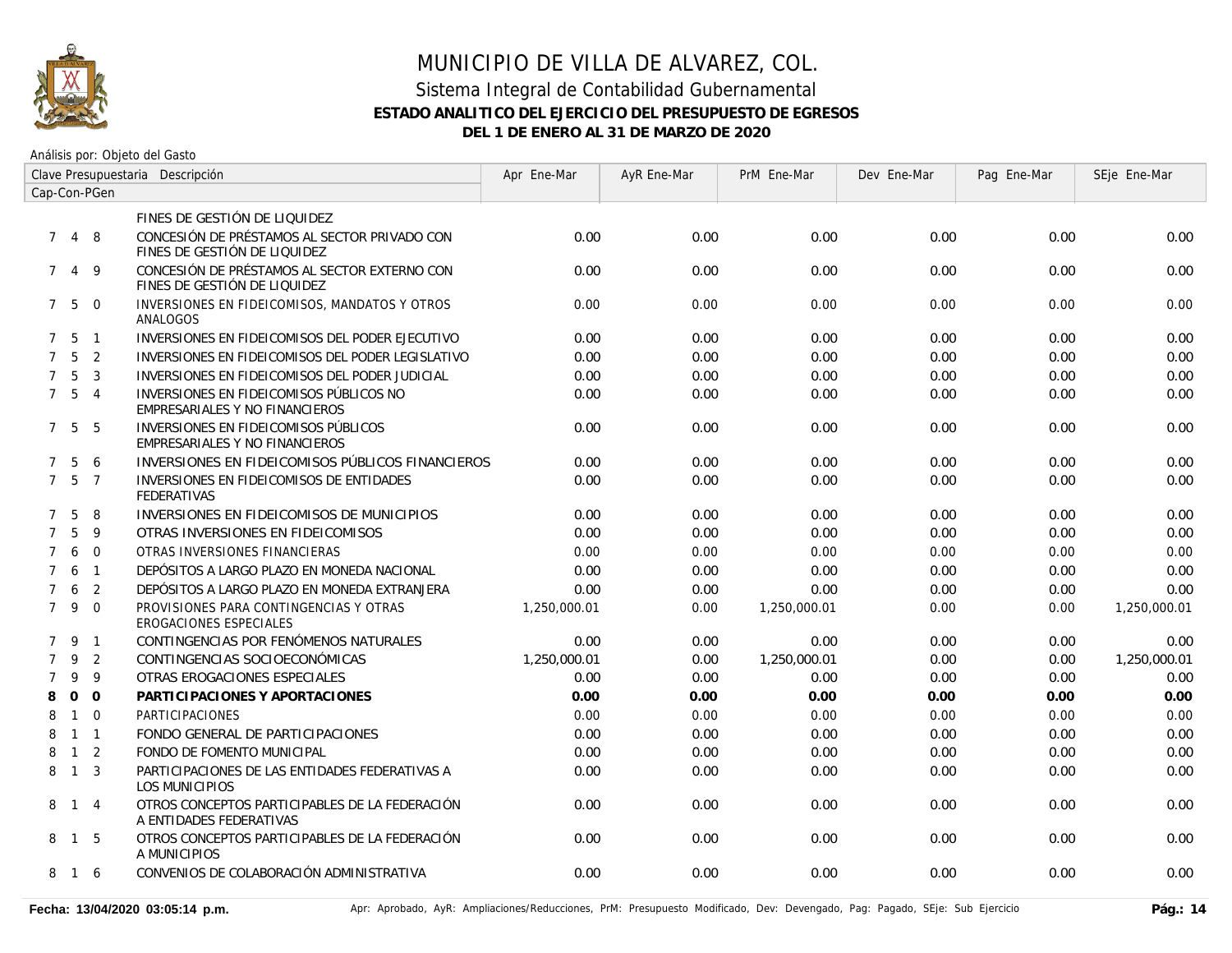

| Clave Presupuestaria Descripción |                 |                |                                                                                                             | Apr Ene-Mar  | AyR Ene-Mar | PrM Ene-Mar  | Dev Ene-Mar  | Pag Ene-Mar  | SEje Ene-Mar |
|----------------------------------|-----------------|----------------|-------------------------------------------------------------------------------------------------------------|--------------|-------------|--------------|--------------|--------------|--------------|
| Cap-Con-PGen                     |                 |                |                                                                                                             |              |             |              |              |              |              |
| 8                                | $3 \quad 0$     |                | APORTACIONES                                                                                                | 0.00         | 0.00        | 0.00         | 0.00         | 0.00         | 0.00         |
| 8                                | 3 <sub>1</sub>  |                | APORTACIONES DE LA FEDERACIÓN A LAS ENTIDADES<br><b>FEDERATIVAS</b>                                         | 0.00         | 0.00        | 0.00         | 0.00         | 0.00         | 0.00         |
| 8                                | 3               | $\overline{2}$ | APORTACIONES DE LA FEDERACIÓN A MUNICIPIOS                                                                  | 0.00         | 0.00        | 0.00         | 0.00         | 0.00         | 0.00         |
| 8                                |                 | 3 <sup>3</sup> | APORTACIONES DE LAS ENTIDADES FEDERATIVAS A LOS<br><b>MUNICIPIOS</b>                                        | 0.00         | 0.00        | 0.00         | 0.00         | 0.00         | 0.00         |
| 8                                | 3 4             |                | APORTACIONES PREVISTAS EN LEYES Y DECRETOS AL<br>SISTEMA DE PROTECCIÓN SOCIAL                               | 0.00         | 0.00        | 0.00         | 0.00         | 0.00         | 0.00         |
| 8                                | $\mathbf{3}$    | - 5            | APORTACIONES PREVISTAS EN LEYES Y DECRETOS<br>COMPENSATORIAS A ENTIDADES FEDERATIVAS Y<br><b>MUNICIPIOS</b> | 0.00         | 0.00        | 0.00         | 0.00         | 0.00         | 0.00         |
| 8                                | 5               | $\overline{0}$ | <b>CONVENIOS</b>                                                                                            | 0.00         | 0.00        | 0.00         | 0.00         | 0.00         | 0.00         |
| 8                                | $5\overline{)}$ | $\overline{1}$ | CONVENIOS DE REASIGNACIÓN                                                                                   | 0.00         | 0.00        | 0.00         | 0.00         | 0.00         | 0.00         |
| 8                                | 5               | 2              | CONVENIOS DE DESCENTRALIZACIÓN                                                                              | 0.00         | 0.00        | 0.00         | 0.00         | 0.00         | 0.00         |
| 8                                | 5               | $\mathbf{3}$   | <b>OTROS CONVENIOS</b>                                                                                      | 0.00         | 0.00        | 0.00         | 0.00         | 0.00         | 0.00         |
| 9                                |                 | 0 <sub>0</sub> | <b>DEUDA PUBLICA</b>                                                                                        | 7,669,735.26 | 161,757.56  | 7,831,492.82 | 7,150,179.23 | 7,150,179.23 | 681,313.59   |
| 9                                |                 | $1\quad 0$     | AMORTIZACION DE LA DEUDA PUBLICA                                                                            | 5,604,408.27 | 5,380.71    | 5,609,788.98 | 5,609,788.98 | 5,609,788.98 | 0.00         |
| 9                                | $1 \quad 1$     |                | AMORTIZACIÓN DE LA DEUDA INTERNA CON<br>INSTITUCIONES DE CRÉDITO                                            | 5,604,408.27 | 5,380.71    | 5,609,788.98 | 5,609,788.98 | 5,609,788.98 | 0.00         |
|                                  | 9 1 2           |                | AMORTIZACIÓN DE LA DEUDA INTERNA POR EMISIÓN DE<br>TÍTULOS Y VALORES                                        | 0.00         | 0.00        | 0.00         | 0.00         | 0.00         | 0.00         |
|                                  | 9 1 3           |                | AMORTIZACIÓN DE ARRENDAMIENTOS FINANCIEROS<br><b>NACIONALES</b>                                             | 0.00         | 0.00        | 0.00         | 0.00         | 0.00         | 0.00         |
|                                  | 9 1 4           |                | AMORTIZACIÓN DE LA DEUDA EXTERNA CON<br>INSTITUCIONES DE CRÉDITO                                            | 0.00         | 0.00        | 0.00         | 0.00         | 0.00         | 0.00         |
|                                  | 9 1 5           |                | AMORTIZACIÓN DE DEUDA EXTERNA CON ORGANISMOS<br><b>FINANCIEROS INTERNACIONALES</b>                          | 0.00         | 0.00        | 0.00         | 0.00         | 0.00         | 0.00         |
| 9                                | $\overline{1}$  | 6              | AMORTIZACIÓN DE LA DEUDA BILATERAL                                                                          | 0.00         | 0.00        | 0.00         | 0.00         | 0.00         | 0.00         |
| 9                                | $1\quad 7$      |                | AMORTIZACIÓN DE LA DEUDA EXTERNA POR EMISIÓN DE<br>TÍTULOS Y VALORES                                        | 0.00         | 0.00        | 0.00         | 0.00         | 0.00         | 0.00         |
|                                  | 9 1             | 8              | AMORTIZACIÓN DE ARRENDAMIENTOS FINANCIEROS<br><b>INTERNACIONALES</b>                                        | 0.00         | 0.00        | 0.00         | 0.00         | 0.00         | 0.00         |
| 9                                |                 | $2 \quad 0$    | INTERESES DE LA DEUDA PUBLICA                                                                               | 1,690,326.99 | 156,376.85  | 1,846,703.84 | 1,540,390.25 | 1,540,390.25 | 306,313.59   |
| 9                                | $2 \quad 1$     |                | INTERESES DE LA DEUDA INTERNA CON INSTITUCIONES<br>DE CRÉDITO                                               | 1,690,326.99 | 156,376.85  | 1,846,703.84 | 1,540,390.25 | 1,540,390.25 | 306,313.59   |
| 9                                |                 | 2 2            | INTERESES DERIVADOS DE LA COLOCACIÓN DE TÍTULOS Y<br><b>VALORES</b>                                         | 0.00         | 0.00        | 0.00         | 0.00         | 0.00         | 0.00         |
|                                  | 9 2 3           |                | INTERESES POR ARRENDAMIENTOS FINANCIEROS<br><b>NACIONALES</b>                                               | 0.00         | 0.00        | 0.00         | 0.00         | 0.00         | 0.00         |